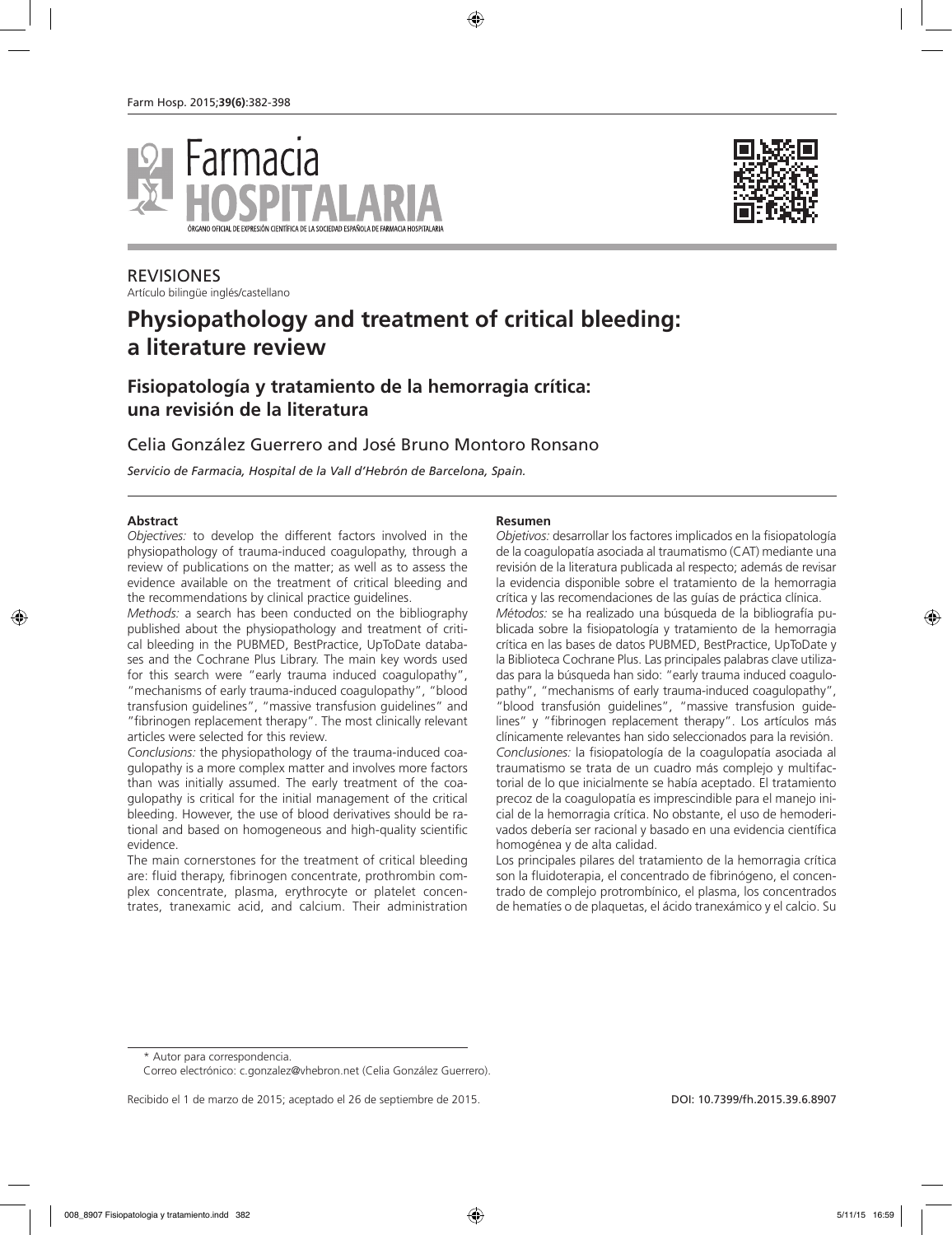should be assessed depending on the clinical condition of each patient.

#### **KEYWORDS**

Treatment for critical bleeding; Physiopathology of the traumainduced coagulopathy; Fibrinogen; Prothrombin complex; Blood derivates.

Farm Hosp. 2015;**39(6)**:382-398

# **Method**

A search was conducted on the bibliography published about the physiopathology and treatment of critical bleeding in the PUBMED, BestPractice database, UpToDate database, and the Cochrane Plus Library. The main key words used for this search were: "*early trauma induced coagulopathy*", "*mechanisms of early trauma-induced coagulopathy*", *"blood transfusion guidelines", "massive transfusion guidelines"* and *"fibrinogen replacement therapy".* The most clinically relevant articles have been selected for this review.

## **Introduction**

Critical bleeding is the main cause of avoidable death after trauma. A fourth of all trauma patients will present a trauma-induced coagulopathy (TIC). Patients with TIC have a five times higher risk of death within the first 24 hours, higher transfusion requirements, a longer hospital stay, and are susceptible to presenting more complications1 , *Brohi*2 and *MacLoad*<sup>3</sup> had already stated in 2003 that trauma itself is the trigger for trauma-induced coagulopathy.

Within the setting of trauma patients, coagulopathies can be classified into two groups: TIC in the strict sense, or iatrogenic TIC. TIC is a pathologic response due to a deregulation of hemostasis, secondary to a trauma injury. Iatrogenic TIC, on the other hand, is caused by previous treatment with oral anticoagulants, or by hemodilution due to an abundant fluid therapy administered after the critical bleeding<sup>1</sup>.

Paradoxically, there are many similarities between disseminated intravascular coagulation with fibrinolytic phenotype (DIC) and TIC: low levels of fibrinogen (increased fibrinolysis and, therefore, increase in the fibrinogen and fibrin degradation products), low platelet count, prolonged prothrombin time, and low levels of proteins controlling coagulation (e.g. antithrombin levels are lowered, and therefore, hypercoagulation will develop; or there is a reduction in the alpha2-plasmin inhibitor, leading to higher fibrinolysis)4 .

Thus, the objectives of the present paper are to develop which mechanisms are involved in the physiopathology of trauma-induced coagulopathy (TIC), through a review of literature published about this matter, as well as to review the evidence available on the treatment for administración debería valorarse en función de las condiciones clínicas de cada paciente.

#### **PALABRAS CLAVE**

Tratamiento de la hemorragia crítica; Fisiopatología de la coagulopatía asociada al traumatismo; Fibrinógeno; Complejo de protrombina; Hemoderivados

#### Farm Hosp. 2015;**39(6)**:382-398

critical bleeding and the recommendations by clinical practice guidelines.

### **Results**

### **Tic physiopathogenesis**

Traditionally, TIC mechanisms were focused on the hemodilution + hypothermia + acidosis triad. Though this triad is still valid, recent studies on the physiopathology of TIC, besides the *Cell-based Model*5,6, have demonstrated that this is a more complex matter which involves more factors than was initially assumed<sup>7</sup> (Figure 1).

Other factors involved:

- − **Platelet dysfunction**: The involvement of the platelet function was considered when sustained bleeding was observed in trauma patients with normal platelet counts. Multiple factors would be involved in platelet dysfunction: hypothermia (a consequence of bleeding and hemorrhagic shock), lesion severity, and the storage methods for platelet concentrates after donation by volunteers (media, temperatures, processing...) It is believed that platelet dysfunction would also be affected as a response, for example, to ADP (adenosine dyphosphate) arachidonic acid, collagen, and thrombin receptor activating peptide<sup>1, 8-10</sup>.
- − **Endothelial dysfunction:** Some endothelial cells generate proteins, in the context of trauma, which will favour patient anticoagulation. These proteins inhibit thrombin formation through the production of thrombomodulin. With the activation of the protein C endothelial receptor, they will also produce chondroitin and heparan sulfate<sup>1</sup>, as well as a recently studied glycoprotein (sydecan-1)<sup>11</sup>. Chondroitin sulfate increases the efficiency of the thrombin inhibition conducted by the thrombomodulin; while heparin sulfate increases the efficiency of thrombin inhibition conducted by antithrombin III. *Ostrowski et Johansson*12 described an endogenous heparinization in 5% of those trauma patients studied, which corresponded to those patients with higher lesion severity, higher transfusion requirements, more prolonged prothrombin times, and higher evidence of endothelial damage.
- − **Protein C activation:** Protein C plays a key role in TIC development. It presents a dual activity: cytoprotective and antiacogulant. On one hand, cytoprotective against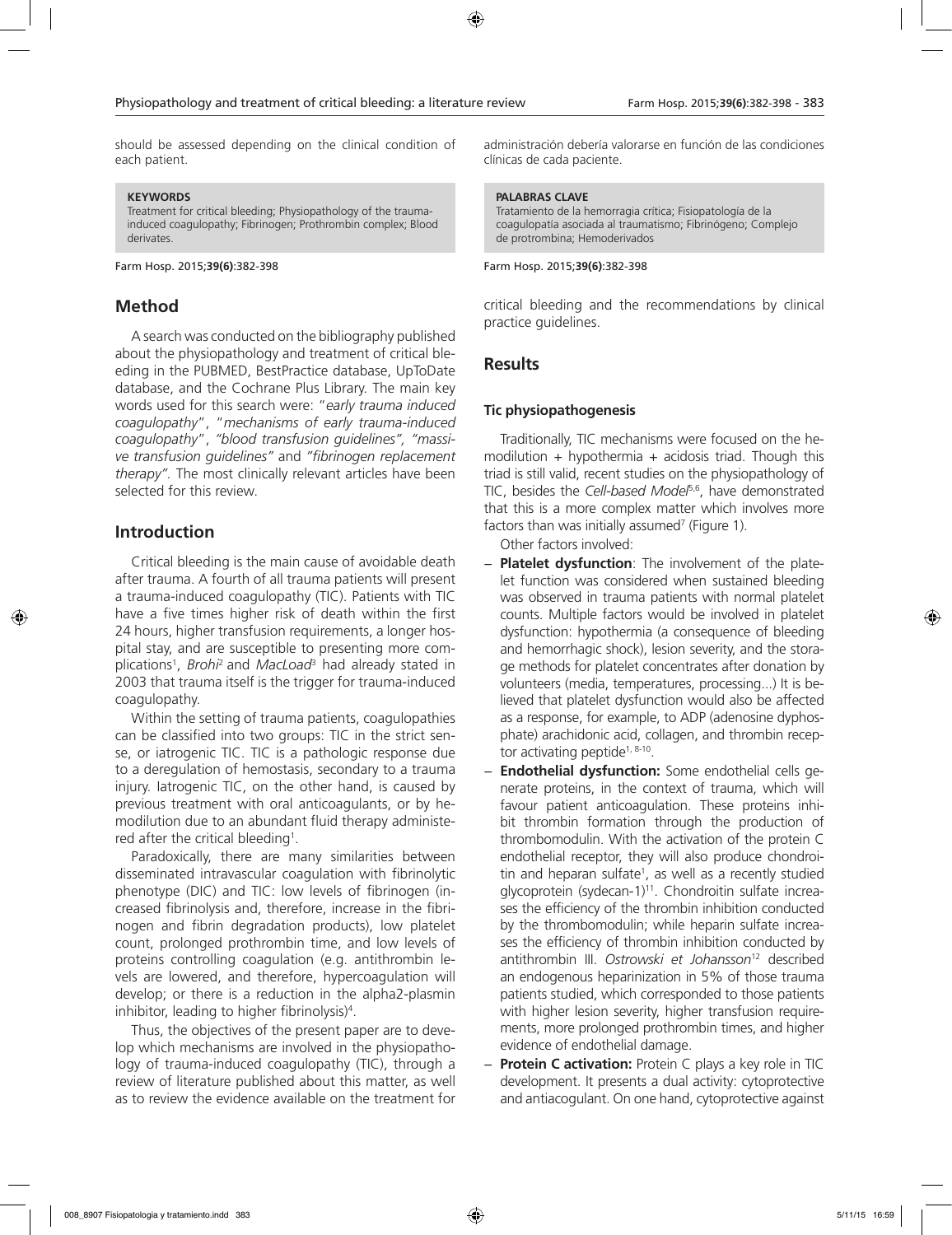

**Figure 1.** *Traditional coagulation cascade, divided into intrinsic and extrinsic pathways.*

cytotoxicity secondary to hypoperfusion after hemorrhagic shock, antiinflammatory and limiting endothelial permeability (higher permeability, higher inflammation and higher oedema); and on the other hand, anticoagulant inhibiting thrombin formation (inhibiting the FVa and FVIIIa factors) and promoting fibrinolysis (encouraging plasmin formation and inhibiting PAI-1, the physiological inhibitor of tPA and uPA, thus encouraging fibrin clot degradation and increasing the levels of fibrinogen degradation products) $1, 13, 14$ .

- − **Oxidative modification of proteins involved in coagulation:** It is believed that the oxidative modification of certain domains of proteins involved in coagulation, such as PAI-1, C protein, thrombomodulin or fibrin, would encourage TIC development<sup>15,16</sup>. *Burney et al.*17 have recently provided data about the oxidation of a methionine located in the *alfa C-subdomain* of fibrin. This results in the alteration of the fibrin lateral aggregation during polymerization, with the subsequent involvement of compact clot formation. This oxidative damage would appear in the setting of oxidative stress, such as hemorrhagic shock secondary to trauma. Reactive oxygen species are liberated by leukocytes, platelets and endothelial cells after the activation of inflammatory pathways, endothelial lesion and tissue hypoperfusion.
- − **Hyperfibrinolysis:** The vast majority of multiple trauma patients will present a certain degree of fibrinolysis, and approximately 5% (according to *Raza et al.*18) would present severe hyperfibrinolysis. Fibrinogen degradation is controlled by plasmin, which is generated through plasminogen activation by tPA and uPA. Plasmin will degrade the cross-links between fibrin molecules, dissolving the fibrinogen clot. This fibrinogen degradation process is inhibited by PAI-1, which deactivates tPA and uPA. The relationship between activated protein C,

which inhibits PAI-1, and hyperfibrinolysis, is reinforced. On the other hand, *Lustenberger et al.*19 have recently studied the TAFI (*thrombin-activatable fibrinolysis inhibitor*). This is a plasminogen activation inhibitor, and it has been observed to be reduced in patients with TIC. TAFI is activated by thrombin, and inhibits fibrinolysis by splitting a carboxy-terminal end of a lysine residue of the fibrin molecule to which plasminogen and tPA will bind (figure 2).

### **Critical bleeding treatment**

Early treatment for coagulopathy, together with fast diagnosis and the control of the source of bleeding, are three key points in the initial management of critical bleeding. The initial replacement strategy consists essentially in the administration of fibrinogen, prothrombin complex (PCC) and fresh frozen plasma (FFP)

#### **Fibrinogen**

This is a glycoprotein synthesized in the liver, necessary both for platelet aggregation and fibrin formation. The conversion of fibrinogen to fibrin is catalyzed by thrombin, and fibrinogen levels will determine the quantity and complexity of the fibrin net formed during coagulation. If fibrinogen levels are reduced, the fibrin net will be more fragile and unstable, and will affect secondary hemostasis<sup>20-28</sup>.

On one hand, fibrinogen plays a key role in thrombus formation and stabilization; while it will also cause platelet activation and aggregation by binding with the GPIIb/ IIIa platelet receptors. Low levels of fibrinogen have been associated with an increased risk of bleeding and a higher risk of mortality<sup>20-28</sup>.

Fibrinogen is the first plasmatic factor to become depleted in critical bleeding. There are three ways to supply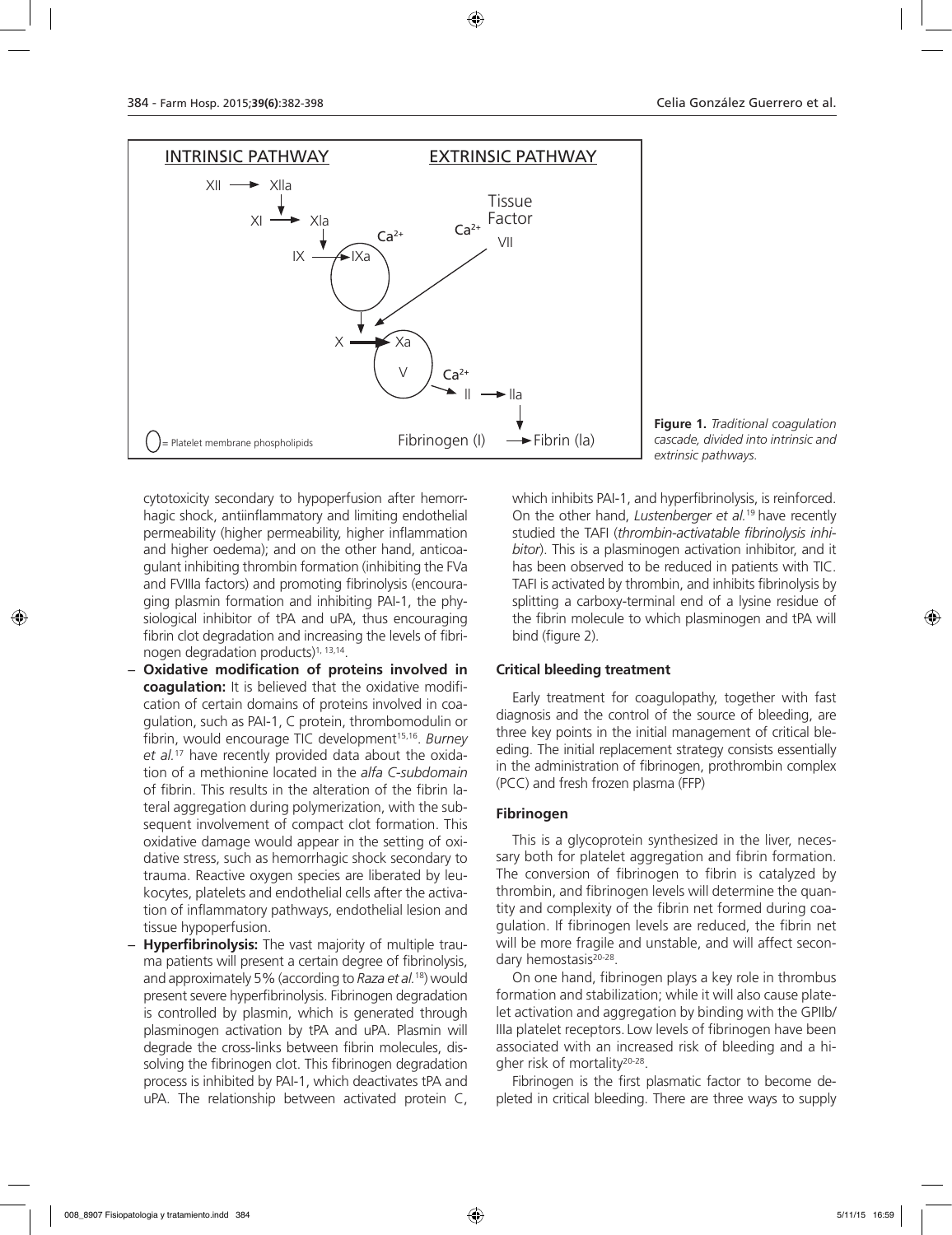

**Figure 2.** *Factors regulating fibrin clot formation.*

fibrinogen: fresh frozen plasma, cryoprecipitate, and fibrinogen concentrate. The latter is the most frequently used, because it does not need refrigeration, does not require cross-tests, it does not cause hemodilution, and can be administered rapidly (up to 6g in under 3 minutes) $26, 27$ .

Though clinical guidelines recommend fibrinogen administration in order to reduce bleeding and/or transfusion rate (level  $1C)^{26,27,34}$ , the indication according to label for fibrinogen concentrate administration is only for treatment of bleeding in patients with congenital hypo or afibrinogenemia with tendency to bleeding<sup>29</sup>.

There is no universal consensus regarding the critical levels of fibrinogen for trauma patients, though the key role of fibrinogen in critical bleeding control is widely accepted. Low fibrinogen levels are a negative prognostic factor, and therefore the early correction of levels has been associated with a higher survival. English<sup>30,31</sup> and American<sup>32</sup> guidelines recommend fibrinogen administration when levels are below 1g/L. On the other hand, the *European Trauma Guidelines*<sup>34</sup>*,* the *European Society of Anaesthesiology*<sup>35</sup> and the *Canadian National Advisory Committee on Blood and Blood Products*<sup>33</sup> recommend maintaining fibrinogen levels above 1.5-2g/L.

### **Prothrombin Complex Concentrate (PCC)**

Those PCCs marketed in Spain contain 4 coagulation factors (II, VII, IX and X). In order to minimize thrombogenicity, they also contain protein C, protein S, antithrombin III and/or heparin. The different commercial brands are equally potent in terms of activity, but they have certain differences in terms of composition. Typically prescribed doses refer to factor IX, and are usually dosed at a mean 20UI/Kg (15-25UI/Kg)26,27,34,38.

Though the indications approved in the product specifications<sup>38</sup> for PCCs are urgent reversal of anticoagulation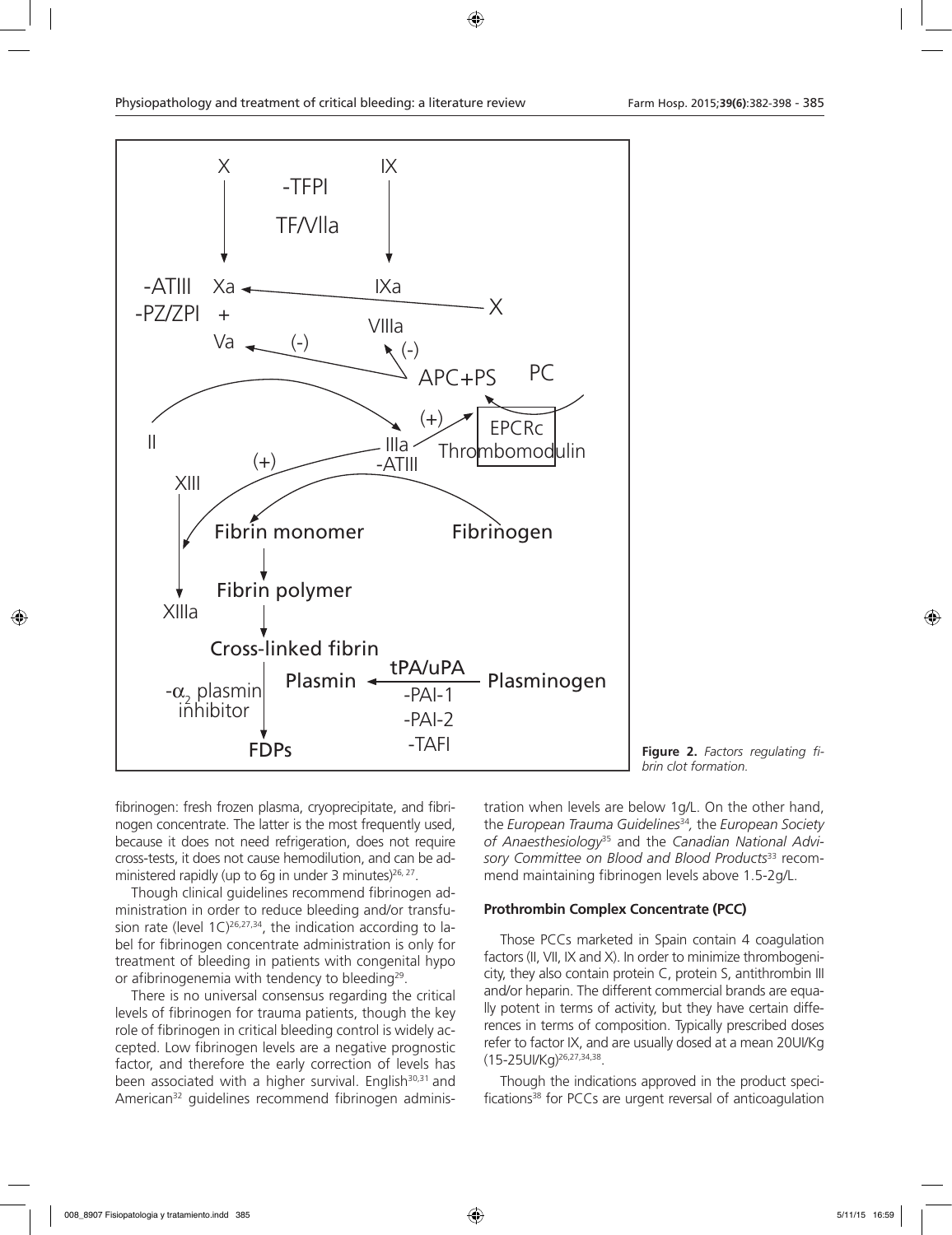by vitamin K antagonists (normalization of INR between 10 and 30 minutes after administration) and perioperative treatment and prevention of bleeding by congenital deficiency of any of the coagulation factors depending on vitamin K, its *off-label* use has become increasingly common in non-anticoagulated patients, trauma patients, or those who present uncontrolled bleeding during surgery<sup>36-37</sup>. In fact, clinical guidelines recommend its use in patients not treated with vitamin K antagonists (VKAs), with coagulopathy in the context of trauma, perisurgical bleeding, or acute liver impairment with a level 2C of evidence / recommendation<sup>26,27,34</sup>.

An increasing number of clinical guidelines are highlighting its numerous advantages vs. plasma. This is a concentrated product which does not worsen hemodilution or has any impact on the fluid balance of the patient. It can be stored at room temperature, and therefore does not require to be defrosted before administration. It can be administered regardless of blood type, with rapid administration and anticoagulation reversal. In intracranial hemorrhage, which is the most severe event associated with anticoagulation with vitamin K antagonists, studies have demonstrated a higher INR correction and bleeding control in patients treated with PCC vs. those treated with plasma<sup>39,40</sup>.

Regarding the reversal of new oral anticoagulants, neither clinical guidelines nor product specifications have formally recommended its use, because efficacy and safety data are still very limited. As there is some experimental evidence which seems to support the use of activated prothrombin complex concentrates (e.g. FEIBA®), recombinant Factor VIIa or PCCs, their use could be considered in cases where there is an urgent need to reverse anticoagulation, such as, for example, an emergency surgical procedure<sup>41-43</sup>.

#### **Plasma**

Clinical guidelines recommend (level 1B) an initial dose of 10-15ml/Kg for initial management of critical blee- $\frac{\text{diag}^{26,27,34}}{\text{diag}}$ . Plasma contains both procoagulants (such as coagulation factors and fibrinogen) and coagulation cascade inhibitors; as well as other proteins such as albumin or immunoglobulins. But as has been previously mentioned, it presents certain disadvantages when compared with the fibrinogen concentrate or PCC separately. There are no special storage conditions for any of both concentrates, there is no need to defrost, no compatibility tests are required, they can be administered rapidly with the subsequent rapid effect, and they do not cause the hemodilution generated by plasma. Reviews on the clinical utility of plasma, and studies comparing its use vs. fibrinogen concentrate or PCCs, have questioned the use of plasma for the management of critical bleeding, due to the advantages presented by the latter products<sup>44-46</sup>.

#### **Erythrocyte and Platelet Concentrates**

The administration of Erythrocyte Concentrates (ECs) and Platelet Concentrates will be mostly conducted based

on test results. It is not recommended to use hematocrit as an isolated marker for critical bleeding (level 1B). However, the administration of erythrocyte concentrates is recommended in order to maintain hemoglobin levels between 70 and 90mg/L (level 1C)<sup>26,27-34</sup>.

Primary hemostasis is well preserved with platelet levels of 100x109 platelets/L, as long as platelet function is adequate. It is recommended to administer platelet concentrates in order to maintain levels above 50 x109 platelets/L (level 1C) to prevent thrombocytopenia from contributing to the bleeding<sup>26,27-34</sup>. Thrombocytopenia will typically develop after factor deficiency (fibrinogen, prothrombin complex...) and after the clinical development of microvascular hemorrhage.

It is known that erythrocytes are involved in hemostasis by stimulating platelet activation and thrombin generation47, and that hematocrit levels below 30% (Hb 9g/dl) will reduce the hemostatic efficacy of platelets. However, more studies are necessary in order to determine the hematocrit and haemoglobin levels required for controlling a massive bleeding.

### **Tranexamic Acid (TXA)**

European clinical guidelines for management of critical bleeding in trauma patients recommend the use of antifibrinolytics (level 1B) in patients with hyperfibrinolysis<sup>26,27,34</sup>. In the Update of the Seville Document, treatment with tranexamic acid (TXA) is recommended in order to reduce bleeding and/or transfusion rate in multiple trauma patients with significant bleeding (level 1B)<sup>26,27</sup>.

Antifibrinolytics include TXA and Epsilon-aminocaproic acid: both are synthetic lysine analogues that competitively inhibit plasminogen binding to lysine residues on the fibrin surface, thus preventing the conversion of plasminogen into plasmin. TXA is 10 times more potent than Epsilon-aminocaproic acid. The recommended doses for TXA are 10-15mg/Kg followed by a 1-5mg/kg/h infusion; the Epsilon-aminocaproic acid doses are 100-150mg/Kg followed by a 15mg/Kg/h infusion $26,27$ .

Specifically, TXA is a very cost-effective drug, which has demonstrated in recent studies a reduction in the incidence of coagulopathy and in mortality<sup>48,49</sup> (Table 1).

### **Calcium**

Calcium is essential for the activation of coagulation factors in different stages, therefore it is necessary to maintain adequate levels of this cation. Guidelines recommend with an evidence / recommendation level 1C to monitor calcium levels in plasma in order to maintain them >0,9 mmol/l (therapeutic range 1.1-1.3 mmol/l) during massive transfusion. Low levels of plasma calcium at admission have been associated with a higher transfusion requirement and higher mortality. However, there are no data demonstrating that preventing hypocalcemia can reduce mortality among patients at risk of critical bleeding<sup>34</sup>.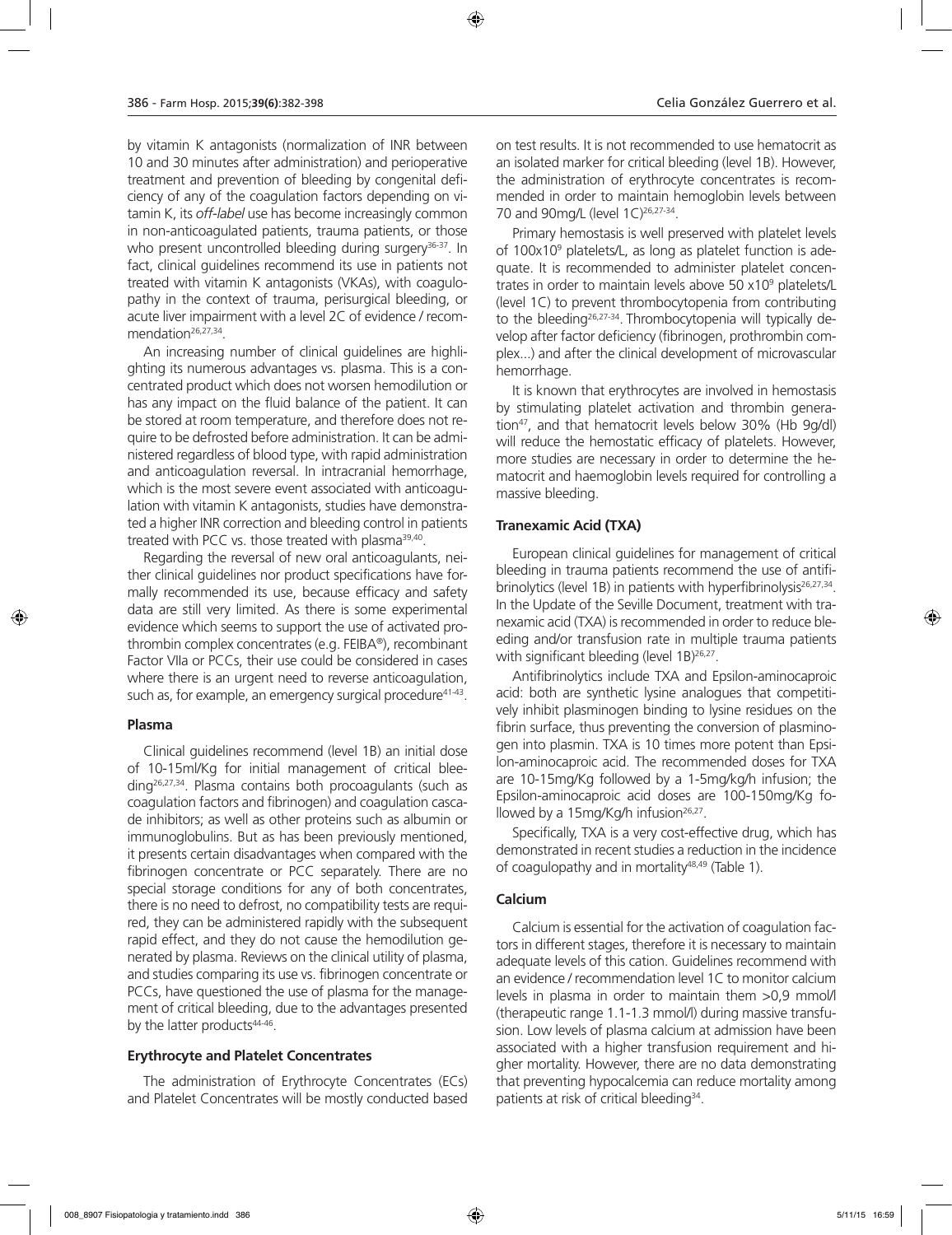| Hemoderivative<br>assessed | Article                                       | Contents                                                                                                                                                                                                                                                                                                                                                                                                                                                                                                                                                                                                                                                                                                                                                                                                                                                                                                                                                                                                                                                                                                                                                         |
|----------------------------|-----------------------------------------------|------------------------------------------------------------------------------------------------------------------------------------------------------------------------------------------------------------------------------------------------------------------------------------------------------------------------------------------------------------------------------------------------------------------------------------------------------------------------------------------------------------------------------------------------------------------------------------------------------------------------------------------------------------------------------------------------------------------------------------------------------------------------------------------------------------------------------------------------------------------------------------------------------------------------------------------------------------------------------------------------------------------------------------------------------------------------------------------------------------------------------------------------------------------|
| Fibrinogen                 | Farriols et al. <sup>56</sup>                 | 69 patients were included in this observational and retrospective study; 62% of them<br>presented hypofibrinogenemia due to consumptive coagulopathy. After a mean dose<br>of 4g, a mean increase of 1.09g/L was observed in plasma fibrinogen. Coagulation<br>parameters increased significantly (P<0.001). Mortality rates were 32.3% (after 24 hours),<br>and 44.2% (after 72h).<br>Through logistic regression, a relationship was established among patients with an acute<br>fibrinogen deficiency between higher levels of plasma fibrinogen and a higher survival<br>$(P = 0.014)$ . In the rest of more chronic hypofibrinogenemias, only a trend was observed,<br>without being significant.                                                                                                                                                                                                                                                                                                                                                                                                                                                           |
| Fibrinogen                 | The Cochrane<br>Collaboration <sup>28</sup>   | A systematic search was conducted in the following databases: the Cochrane Central<br>Register of Controlled Trials; MEDLINE (from 1950 to August, 9th, 2013); EMBASE (from<br>1980 to August, 9th, 2013); International Web of Science (from 1964 to August, 9th,<br>2013); CINAHL (from 1980 to August, 9 <sup>th</sup> , 2013); LILACS (from 1982 to August, 9 <sup>th</sup> , 2013);<br>and in the Chinese Biomedical Literature Database (until November, 10 <sup>th</sup> , 2011); together<br>with the databases for on-going clinical trials. All randomized clinical trials were included,<br>which compared fibrinogen concentrate with placebo or another treatment in bleeding<br>patients, excluding newborns and hereditary disorders.<br>It was observed that the fibrinogen concentrate seems to reduce transfusion requirements,<br>but those clinical trials included lacked the potency to detect differences regarding<br>mortality or clinical benefit. Overall, the conclusion is that the evidence supporting the use<br>of fibrinogen in critical bleeding is weak and heterogeneous, and that further research<br>about it is required. |
| Fibrinogen vs.<br>plasma   | Kozek-<br>Langenecker et<br>al. <sup>45</sup> | Those studies that assessed blood loss, transfusion requirements, duration of hospital stay,<br>survival, and plasma levels of fibrinogen when the fibrinogen concentrate or fresh plasma<br>were used, were identified from databases (from 1995 to 2010).<br>Scientific evidence does not seem to favour the use of plasma in the surgical setting,<br>or for trauma patients with massive transfusion. The administration of the fibrinogen<br>concentrate was generally associated with better outcomes.                                                                                                                                                                                                                                                                                                                                                                                                                                                                                                                                                                                                                                                     |
| <b>PCC</b>                 | Leal-Noval et<br>al. <sup>36</sup>            | 142 patients treated with PCC were included in this observational and retrospective<br>study. Patients were classified into three groups: those anticoagulated with VKA (receiving<br>surgery or at risk of critical bleeding), anticoagulated with VKA and with intracranial<br>bleeding, and non-anticoagulated patients at risk of critical bleeding. All patients received<br>a mean dose of 1200UI (15UI/Kg) of PCC, and their INR was reduced from $4\pm3$ to<br>$1.7 \pm 1.2$ (P<0.01). INR normalization was significant in the three arms, but particularly in<br>those with INR > 4. Blood loss and transfusion requirements were also significantly reduced<br>in the three arms.                                                                                                                                                                                                                                                                                                                                                                                                                                                                     |
| <b>TXA</b>                 | CRASH-2 trial<br>collaborators <sup>48</sup>  | Blind and randomized clinical trial conducted in 274 hospitals from 40 countries.<br>20211 adult trauma patients at risk or with critical bleeding were included. These were<br>randomized within the 8 hours after admission to TXA (loading dose of 1g in 10min,<br>followed by 1g every 8 hours), or to placebo.<br>TXA reduced mortality (for any cause) safely and significantly, as well as the risk of<br>bleeding. Mortality in the TXA group: 1463 [14.5%] vs placebo: 1613 [16.0%]; relative<br>risk 0.91, 95% CI 0.85-0.97; $p = 0.0035$ . The risk of death due to critical bleeding was<br>reduced from the TXA arm [4.9%] vs. placebo 574 [5.7%]; relative risk 0.85, 95% CI<br>$0.76 - 0.96$ ; $p = 0.0077$ ).                                                                                                                                                                                                                                                                                                                                                                                                                                    |

**Table 1.** *Some clinically relevant publications about the use of hemoderivatives in critical bleeding*

PCC (Prothrombin Complex Concentrate); VKA (Vitamin K antagonists); TXA (Tranexamic Acid).

### **Activated Factor VII (rFVII)**

Its authorization in Europe extends to patients with selective factor VII deficiency and Glanzmann thrombasthenia. Its *off-label* use has been relegated, in patients with bleeding refractory to surgical hemostasis and usual hemotherapy support, as previously mentioned (level 2C)26,27,34. It will only be effective if the sources of active

bleeding are controlled, and if the levels of fibrinogen, platelets, hematocrit, plasma calcium, plasma pH, etc., have been minimally normalized<sup>34</sup>.

A systematic review<sup>50</sup> where rFVII was assessed in 5 indications (intracranial hemorrhage, cardiac surgery, trauma, liver transplant, and prostatectomy) concluded that there is no evidence for reduction in mortality with rFVIIa, and that in some of the indications, such as intra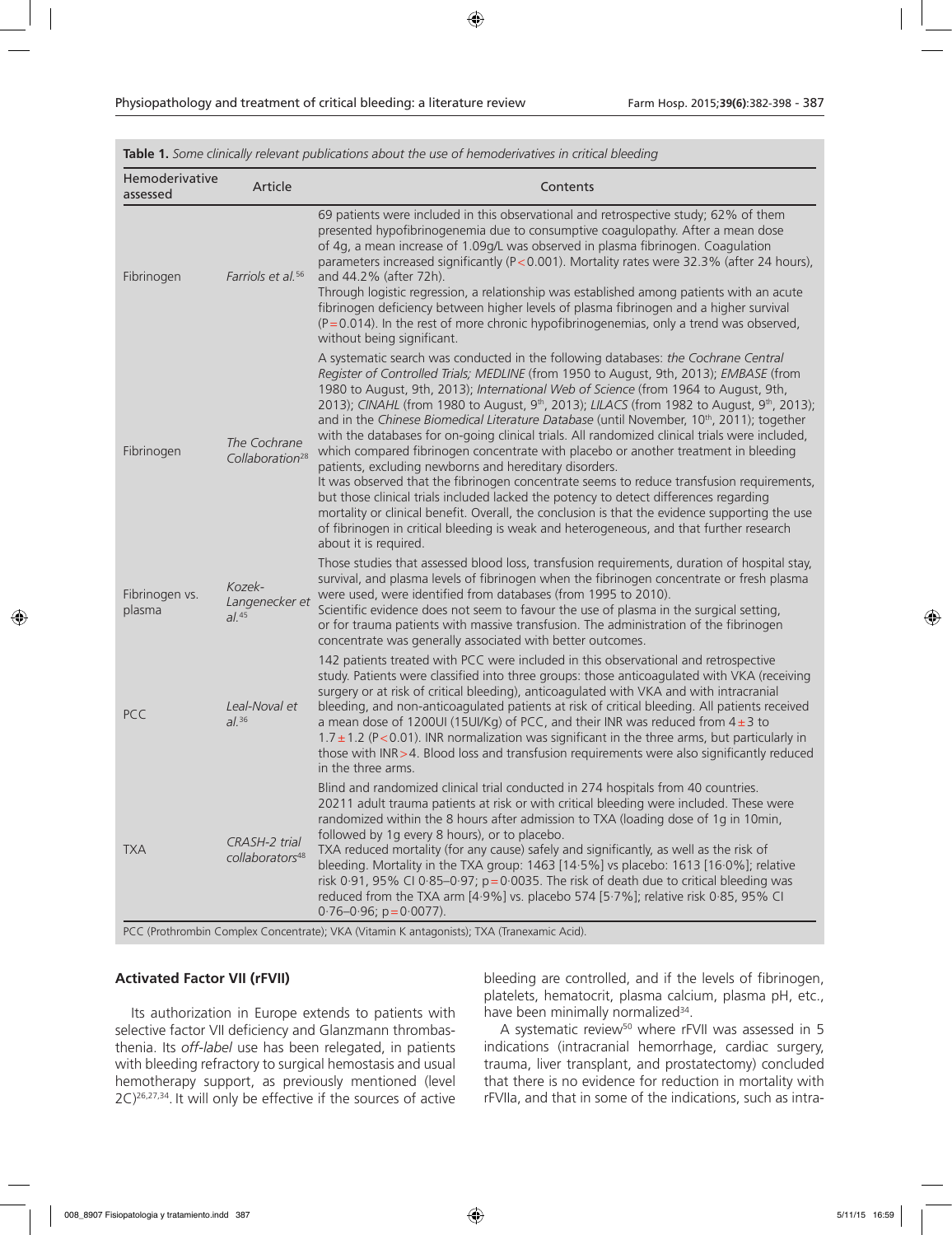cranial hemorrhage after traumatic brain injury, it increased the risk of thromboembolism. That it why there is a recommendation against its use in this indication, with a level 2C26,27,34.

### **Fluid Therapy**

Clinical guidelines recommend an early initiation of fluid therapy in those patients with active bleeding and hypotension (level 1A). Hypovolaemia correction through fluid administration is the first measure to take for any type of severe bleeding, because the body has a much lower tolerability to hypovolaemia than to anaemia26,27.

It is recommended that crystalloids should represent the initial option for volemia restoration (level 1B). The most widely used crystalloids are: isotonic saline solution at 0.9%, Ringer's solution, and other "balanced" solutions (Plasmalyte®, containing acetate; Ringer's lactate®, containing lactate). The lactate in the latter can be metabolized into bicarbonate, and in theory could be useful to treat the metabolic acidosis of the lethal triad in these patients; but lactate metabolism is inhibited during shock. On the other hand, Ringer's lactate has been considered a more physiological source of chloride (109mmol/L) than isotonic saline solution at 0.9% (150mmol/L). Some studies<sup>51</sup> have even suggested the association between the use of fluid therapy regimens restricted in chloride and a lower incidence of renal impairment and requirement for renal replacement, but results have not been conclusive. That is why, in order to reduce the risk of metabolic disorders during resuscitation or volemic reposition, it is recommended that balanced saline solutions (Ringer's lactate® or acetate) should replace normal saline at 0.9% (level 1B); as long as there is no traumatic brain injury $26,27$ .

The main adverse effect of resuscitation with crystalloids is dilutional coagulopathy. For this reason, when crystalloids are not enough, the use of colloids should be assessed. Those colloids available are: hydroxyethyl starches, gelatins, and human albumin. The disadvantages of gelatins are their low molecular weight, their limited ability to expand (70-80%), and their short half-life (2-3 hours). Albumin has a major volume expanding effect (albumin 5%: 100%; albumin 20%: 200-400%) with fast onset of action and sustained action, but its use is not recommended in the context of the bleeding patient. The problem it presents is that it is not contained exclusively in the intravascular space, and it could worsen the interstitial and pulmonary oedema; at the same time, it could cause coagulation disorders and hemostasis by inhibiting platelet function and increasing the effect of antithrombin III, leading to a state of hypocoagulability. Besides, this is a hemoderivative, with their associated problems (high price, limited source of supply, etc.) Therefore, the solutions that contain hydroxyethyl starches are the most widely used for volume expansion

when the single infusion of crystalloids is not considered enough. These must be used at the minimal effective doses and during the shortest period of time possible.

After the safety warnings published in 2013, the European Pharmacovigilance Risk Assessment Committee (PRAC) confirmed that those solutions for intravenous perfusion that contain hydroxyethyl starch must not be used in patients with sepsis, patients in critical condition, or burnt patients, due to a higher risk of severe renal failure and higher mortality. These solutions will only be indicated in case of hypovolemia due to acute bleeding, for a maximum of 24 hours, and watching renal function during at least 90 days, as long as treatment with crystalloid solutions is not considered enough, and taking into account all contraindications and precautions for use $52-55$ .

### **Thromboelastography (TEG): Bedside management of coagulation**

TEG assesses the viscoelastic properties of coagulation during clot formation and lysis. This technique represents an advance in coagulopathy diagnosis, because it allows to make early bedside clinical decisions. In less than 10 minutes, results are obtained graphically, allowing a fast assessment of overall coagulation, and to replace those coagulation factors that the patient is really lacking<sup>26,27</sup>.

### **Discussion**

It is worthwhile knowing the physiopathology of trauma-induced coagulopathy, because critical bleeding is the main cause of avoidable death after trauma. Besides, in the majority of cases the patient is a healthy individual who could return to their basal situation once they have overcome the coagulopathy, and the trauma if possible. Therefore, it is important also to know in which conditions the use of hemoderivatives will be optimal for critical bleeding management.

Both the hemodilution, hypothermia and acidosis triad used to explain TIC, as the traditional coagulation cascade clearly differentiated between the intrinsic and extrinsic pathways, are very useful from an educational point of view in order to understand the physiopathology of critical bleeding, but they have been gradually relegated. In the new theories, TIC physiopathology would be much more complex, with many more interrelated factors involved.

Undoubtedly, it is also necessary to continue studying which conditions of use are optimal for each hemoderivative, in order not to use them indiscriminately. On one hand, current evidence supporting the use of said hemoderivatives is weak and of low quality. On the other hand, there is a certain wrong perception of the innocuousness of hemoderivatives, regardless of their associated problems. These are not free from adverse reactions (ana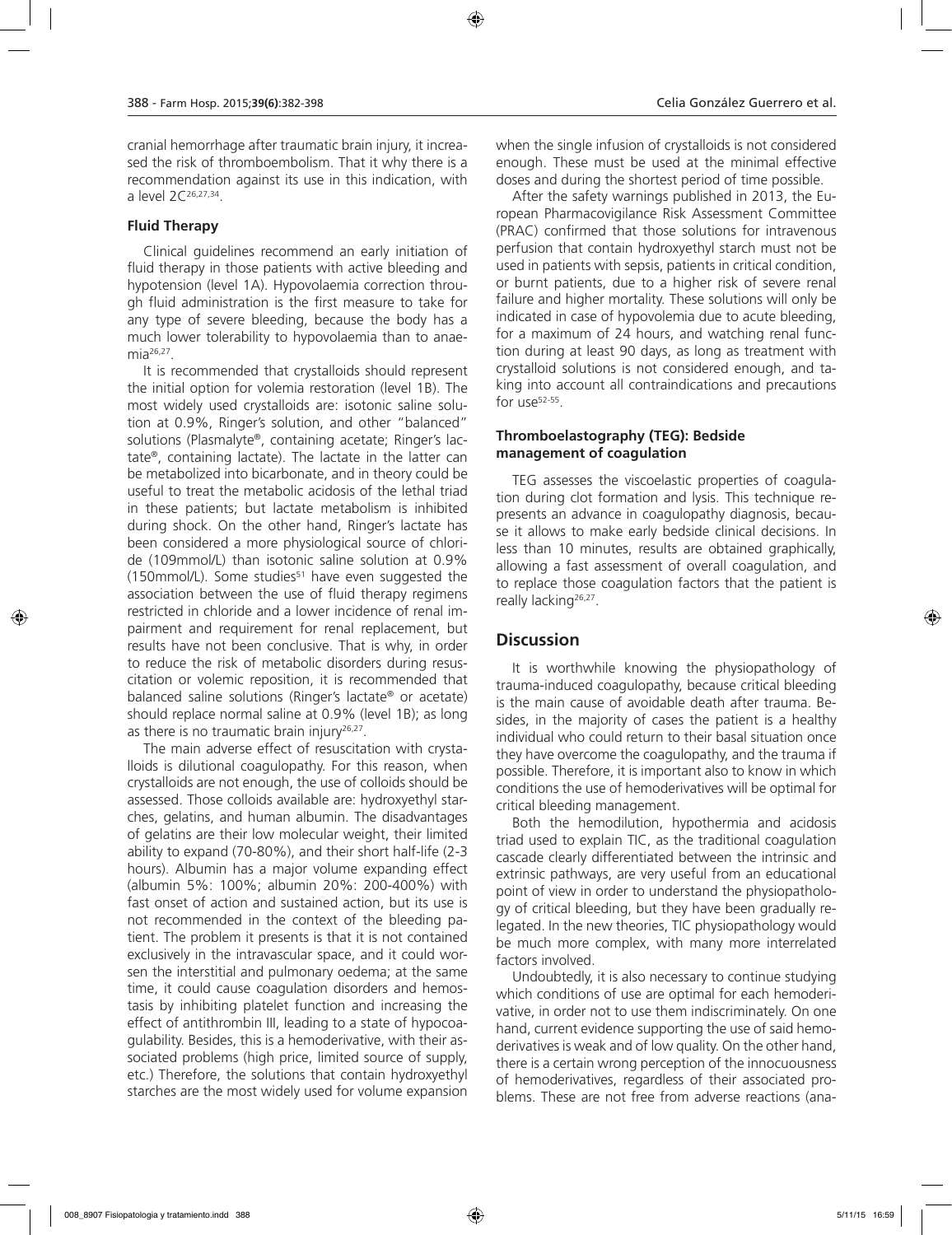phylactic reactions, increased risk of thromboembolism, dilutional coagulopathy, etc.), from a minimal risk of infectious disease transmission, limited sources of supply, and a high economic cost upon hospital budgets.

### **Conclusions**

Trauma-induced coagulopathy is a multifactorial condition, and the components of the coagulation cascade are much more interrelated than was traditionally believed.

Early treatment of coagulopathy is essential for the initial treatment of critical bleeding. However, there should be a rational use of hemoderivatives. The benefit-risk balance should be individually assessed and justified by biochemical tests, blood count test, or thromboelastography.

More studies are required in order to homogenize the recommendations by clinical guidelines, and determine when it will be optimal to use each hemoderivative in the context of trauma-induced critical bleeding.

# **Bibliography**

- 1. Cardenas JC., Wade CE., et Holcomb JB. *Mechanisms of trauma-induced coagulopathy.* Curr Opin Hematol 2014, 21:404-409.
- 2. Brohi K., Singh J., Heron M. et Coats C. *Acute traumatic coagulopathy.* J Trauma 2003, 54:1127-1130.
- 3. MackLeod JBA, Lynn M, Mckenney MG, Cohn SM et Murtha M. *Early coagulopathy predicts mortality in trauma.* J Trauma 2003, 55:39-44.
- 4. Oshiro et al. Critical Care 2014, 18:R61 http://ccforum.com/content/18/2/R61.
- 5. Stephanie A. Smith. *The cell-based model of coagulation.* Vet Emerg Crit Care 2009;19(1):3-10.
- 6. Hoffman M., Monroe DM. *A cell-based model of Hemostasis.*  Thromb Haemost 2001;85:958-65.
- 7. Ross Davenport. *Coagulopathy following major trauma hemorrhage: lytic, lethal and a lack of fibrinogen.* Critical Care 2014, 18:151 http://ccforum.com/content/18/3/151.
- 8. Brown LM, Call MS, Margaret Knudson M, et al. *A normal platelet count may not be enough: the impact of admission platelet count on mortality and transfusion in severely injured trauma patients.* J Trauma 2011; 71 (Suppl 3):S337-S342.
- 9. Wohlauer MV, Moore EE, Thomas S, et al. *Early platelet dysfunction: an unrecognized role in the acute coagulopathy of trauma.* J Am Coll Surg 2012;214:739-746.
- 10. Kutcher ME, Redick BJ, McCreery RC, et al. *Characterization of platelet dysfunction after trauma*. J Trauma Acute Care Surg 2012;73:13-19.
- 11. Sillesen M., Rasmussen LS, Jin G. et al. *Assessment of coagulopathy, endotelial injury, and inflammation after traumatic brain injury and hemorrhage in a porcine model.* J Trauma Acute Care Surg 2014;76:12-19.
- 12. Ostrowski SR., Johansson PI. *Endothelial glycocalyx degradation induces endogenous heparinization in patients with severe injury and early traumatic coagulopathy.* J Trauma Acute Care Surg 2012; 73:60-66.
- 13. Cohen MJ, Call M, Nelson M, et al. *Critical role of activated protein C in early coagulopathy and later organ failure, infection and death in trauma patients.* Ann Surg 2012;255:379-385.
- 14. Chesebro BB, Rahn P., Carles M., et al. *Increase in activated protein C mediates acute traumatic coagulopathy in mice.* Shock 2009;32:659-665.
- 15. Closa D., Folch-Puy E. *Oxygen free radicals and the systematic inflammatory response.* IUBMB Life 2004;56:185-191.
- 16. Wood MJ., Helena Prieto J., Komives EA. *Structural and functional consequences of methionine oxidation in thrombomodulin.* Biochim Biophys Acta 2005;1703:141-147.
- 17. Burney PR, White N, Pfaendtner J. *Structural effects of methionine oxidation on isolated dubdomains of human fibrin D and alphaC regions.* PloS One 2014;9:e86981.
- 18. Raza I., Davenport R., Rourke C., et al. *The incidence and magnitude of fibrinolytic activation in trauma patients.* J Thromb Haemost 2013;11:307-314.
- 19. Lustenberger T., Relja B., Puttkammer B., et al. *Activated thrombin-activatable fibrinolysis inhibitor (TAFIa) levels are decreased in patients with trauma-induced coagulopathy.* Thromb Res 2013;131:e26-30.
- 20. Levy JH et al. Fibrinogen as a therapeutic target for bleeding: a review of critical levels and replacement therapy. TRANSFUSION 2014; 54:1389-1405.
- 21. Schlimp CJ., Schöhl H. *The role of fibrinogen in trauma-induced coagulopathy.* Hämostaseologie 2014; 34.
- 22. Massimo Franchini, Giuseppe Lippi. *Fibrinogen replacement therapy: a critical review of the literature.* Blood Transfus 2012; 10: 23-7
- 23. Mosesson MW. *Fibrinogen and fibrin structure and functions*. J Thromb Haemost 2005; 3: 1894-904.
- 24. Rahe-Meyer N, Sørensen B. *Fibrinogen concentrate for management of bleeding*. J Thromb Haemost 2011; 9: 1-5.
- 25. Aubron C, Reade M.C et al. *Efficacy and safety of fibrinogen concentrate in trauma patients- a systematic review.* Journal of Critical Care 2014; 29:471.e11-471.e17.
- 26. Leal-Noval SR, Muñoz M, Asuero M, et al. Spanish Consensus Statement on alternatives to allogeneic blood transfusion: the 2013 update of the "Seville Document". Blood Transfus 2013; 11: 585- 610.
- 27. Leal-Noval SR, Muñoz M, Asuero M, et al*. 2013: Documento «Sevilla» de Consenso sobre Alternativas a la Transfusión de Sangre Alogénica.* Farm Hosp. 2012;36(6):209-235.
- 28. Wikkelsø A, Lunde J, et al. *Fibrinogen concentrate in bleeding patients (Review).* Cochrane Database Syst Rev. 2013 Aug 29;8:CD008864.
- 29. AEMPS, Ficha técnica Riastap®, consultada el 23 de Agosto de 2015. http://www.aemps.gob.es/cima/pdfs/es/ft/72725/ FT\_72725.pdf.
- 30. *Association of Anaesthetists of Great Britain and Ireland, Thomas D, Wee M, Clyburn P, et al. Blood transfusion and the anaesthetist: management of massive haemorrhage. Anaesthesia 2010;65:1153-61.*
- 31. *UK Blood Transfusion & Tissue Transplantation Services. The handbook for transfusion medicine. 2007. [cited 2014 August 6]. Available from:* http://www.transfusionguidelines.org.uk/docs/pdfs/ htm\_edition-4\_all-pages.pdf.
- 32. *American Society of Anesthesiologists Task Force on Perioperative Blood Transfusion and Adjuvant Therapies. Practice guidelines for perioperative blood transfusion and adjuvant therapies: an updated report. Anesthesiology 2006; 105:198-208.*
- 33. *National Advisory Committee on Blood and Blood Products. Guidelines for massive transfusion. 2011. [cited 2014 August 6]. Available from: http://www.nacblood.ca/resources/guidelines/massive-transfusion.html.*
- 34. Spahn DR, Bouillon B, Cerny V, et al. Management of bleeding and coagulopathy following major trauma: an updated European guideline. Crit Care 2013;17:R76.
- 35. Kozek-Langenecker SA, Afshari A, Albaladejo P, et al. Management of severe perioperative bleeding: guideline s from the European Society of Anaesthesiology. Eur J Anaesthesiol 2013;30:270-382.
- 36. Leal-Noval SR., López-Irizo R., et al. *Efficacy of the prothrombin complex concentrate in patients requiring urgent reversal of vitamin K antagonists or presenting with uncontrolled bleeding: a re-*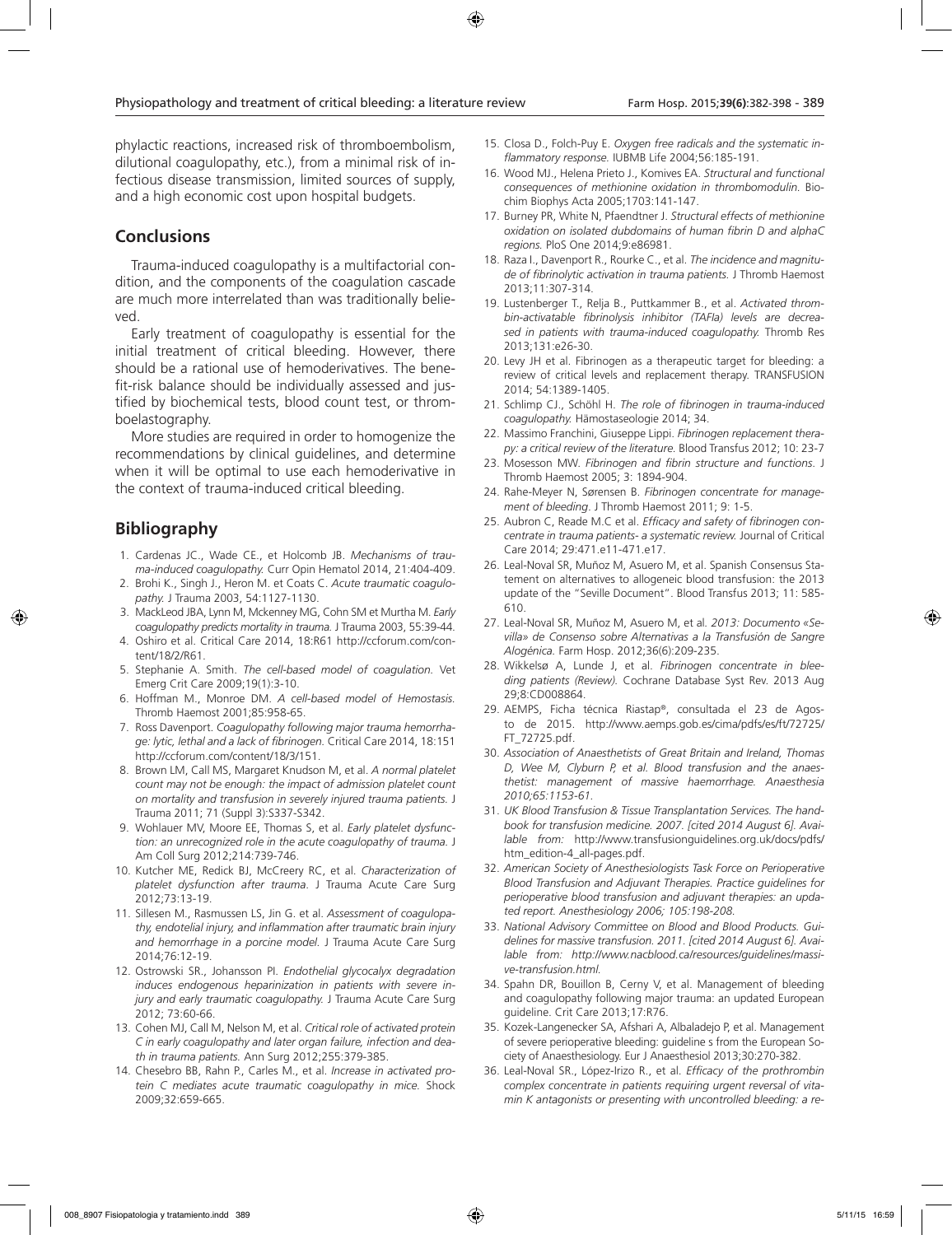*trospective, single center study.* Blood Coagulation and Fibrinolysis 2013, 24: 862-868.

- 37. Mendarte L, Munne M et al. *Use of Human Prothrombin Complex Concentrate in patients with Acquired Deficiency an Active or in High-Risk Severe Bleeding.* Journal of Coagulation Disorders 2010.
- 38. AEMPS, Ficha técnica Beriplex®, consultada el 23 de Agosto de 2015. http://www.aemps.gob.es/cima/pdfs/es/ft/69890/ FT\_69890.pdf.
- 39. Siddiq F, Jalil A, et al. *Effectiveness of factor IX complex concentrate in reversing warfarin associated coagulopathy for intracerebral hemorrhage.* Neurocrit Care 2008;8:36-41.
- 40. Huttner HB, Schellinger PD, et al. *Hematoma growth and outcome in treated neurocritical care patients with intracraneal hemorrhage related to oral anticoagulant therapy: comparison of acute treatment strategies using vitamin K, fresh frozen plasma, and prothrombin complex concentrates.* Stroke 2006;37:1465-70.
- 41. Herm Jan M Brinkman. *Global assays and the management of oral anticoagulation.* Thrombosis Journal (2015) 13:9.
- 42. Babilonia K. and Trujillo T. *The role of prothrombin complex concentrates in reversal of target specific anticoagulants.* Thrombosis Journal 2014, 12:8.
- 43. AEMPS, Ficha técnica Pradaxa®, consultada el 23 de Agosto de 2015. http://www.ema.europa.eu/docs/es\_ES/document\_library/ EPAR\_Product\_Information/human/000829/WC500041059.pdf.
- 44. Stanworth SJ, Brunskill SJ, et al. *Is fresh frozen plasma clinically effective? A systematic review of randomized controlled trials. Br J Haematol 2004,126:139-152.*
- 45. Kozek-Langenecker et al. *Clinical effectiveness of fresh frozen plasma compared with fibrinogen concentrate: a systematic review.* Critical Care 2011, 15:R239.
- 46. Schimp et al. *Impact of fibrinogen concentrate alone or with prothrombin complex concentrate (+/− fresh frozen plasma) on plasma fibrinogen level and fibrin-based clot strength (FIBTEM) in ma-*

*jor trauma: a retrospective study.* Scandinavian Journal of Trauma, Resuscitation and Emergency Medicine 2013, 21:74.

- 47. Peyrou V, Lormeau JC, Herault JP, Gaich C, Pfliegger AM, Herbert JM. *Contribution of erythrocytes to thrombin generation in whole blood* Thromb Haemost 1999, 81:400-406.
- 48. CRASH-2 trial collaborators, Shakur H, Roberts I, Bautista R, Caballero J, Coats T, Dewan Y, et al*. Effects of tranexamic acid on death, vascular occlusive events, and blood transfusion in trauma patients with significant haemorrhage (CRASH-2): a randomised, placebo-controlled trial.* Lancet 2010;376:23-32.
- 49. Morrison JJ, Dubose JJ, Rasmussen TE, Midwinter MJ. *Military Application of Tranexamic Acid in Trauma Emergency Resuscitation (MATTERs) Study*. Arch Surg 147:113-9.
- 50. Yank V, Tuohy CV, Logan AC, Bravata DM, Staudenmayer K, Eisenhut R, et al. *Systematic review: benefits and harms of in-hospital use of recombinant factor VIIa for off-label indications.* Ann Intern Med. 2011;154:529-40.
- 51. Yunos NM, Bellomo R, et al. *Association between a chloride-liberal vs chloride-restrictive intravenous fluid administration strategy and kidney injury in critically ill adults.* JAMA 2012; 308(15):1566-72
- 52. Perner, A. et al. *Hydroxyethyl starch 130/0.42 versus Ringer's acetate in severe sepsis*. N Engl J Med 2012; 367(2):124-134.
- 53. Brunkhorst, F.M. et al. *Intensive insulin therapy and pentastarch resuscitation in severe sepsis* . N Engl J Med 2008; 358(2):125-139.
- 54. Myburgh, J.A. et al. *Hydroxyethyl starch or saline for fluid resuscitation in intensive care.* N Engl J Med 2012; 367(20):1901-1911.
- 55. AEMPS, October 2013: http://www.aemps.gob.es/informa/notasInformativas/medicamentosUsoHumano/seguridad/2013/NI-MUH\_FV\_29-hidroxietil-almidon.htm.
- 56. A. Farriols Danés et al. *Efficacy and tolerability of human fibrinogen concentrate administration to patients with acquired fibrinogen deficiency and active or in high-risk severe bleeding*. Vox Sanguinis (2008) 94:221–226.

### **Método**

Se ha realizado una búsqueda de la bibliografía publicada sobre la fisiopatología y tratamiento de la hemorragia crítica en las bases de datos PUBMED, BestPractice, UpToDate y La Biblioteca Cochrane Plus. Las principales palabras clave utilizadas para la búsqueda han sido "*early trauma induced coagulopathy*", "*mechanisms of early trauma-induced coagulopathy*", *"blood transfusión guidelines", "massive transfusión guidelines" y "fibrinogen replacement therapy".* Los artículos más clínicamente relevantes han sido seleccionados para la revisión.

### **Introducción**

La hemorragia crítica es la principal causa de muerte evitable después de un traumatismo. Un cuarto de todos los pacientes traumáticos presentan una coagulopatía asociada al traumatismo (CAT). Los pacientes con CAT tienen cinco veces más riesgo de muerte en las primeras 24h, más requerimientos transfusionales, una mayor estancia hospitalaria, y son susceptibles de más complicaciones1 , *Brohi*2 y *MacLoad*<sup>3</sup> en el 2003 ya reafirmaban que el traumatismo por si mismo es la causa desencadenante de la coagulopatía asociada al traumatismo.

Las coagulopatías en el contexto del paciente traumatológico se pueden clasificar en dos tipos: la CAT propiamente ó la coagulopatía iatrogénica. La CAT es una respuesta patológica debida a una desregulación en la hemostasis, secundaria a una lesión traumatológica. La coagulopatía iatrogénica, en cambio, es debida al tratamiento previo con anticoagulantes orales, ó bien, a la hemodilución debida a la abundante fluidoterapia administrada tras la hemorragía crítica<sup>1</sup>.

Paradójicamente, existen muchas similitudes entre la coagulación intravascular diseminada con fenotipo fibrinolítico (CID) y la CAT: niveles bajos de fibrinógeno (fibrinólisis aumentada, y por tanto, aumento de los productos de degradación del fibrinógeno y de la fibrina), recuento bajo de plaquetas, tiempo de protrombina prolongado, y niveles bajos de proteínas que controlan la coagulación (p.ej, bajan los niveles de antitrombina y se produce, en consecuencia, la hipercoagulación; ó disminuyen los niveles del inhibidor de la alfa2-plasmina produciéndose más fibrinólisis)4 .

Así pues, el presente trabajo tiene como objetivos desarrollar qué mecanismos están implicados en la fisiopatología de la coagulopatía asociada al traumatismo (CAT) mediante una revisión de la literatura publicada al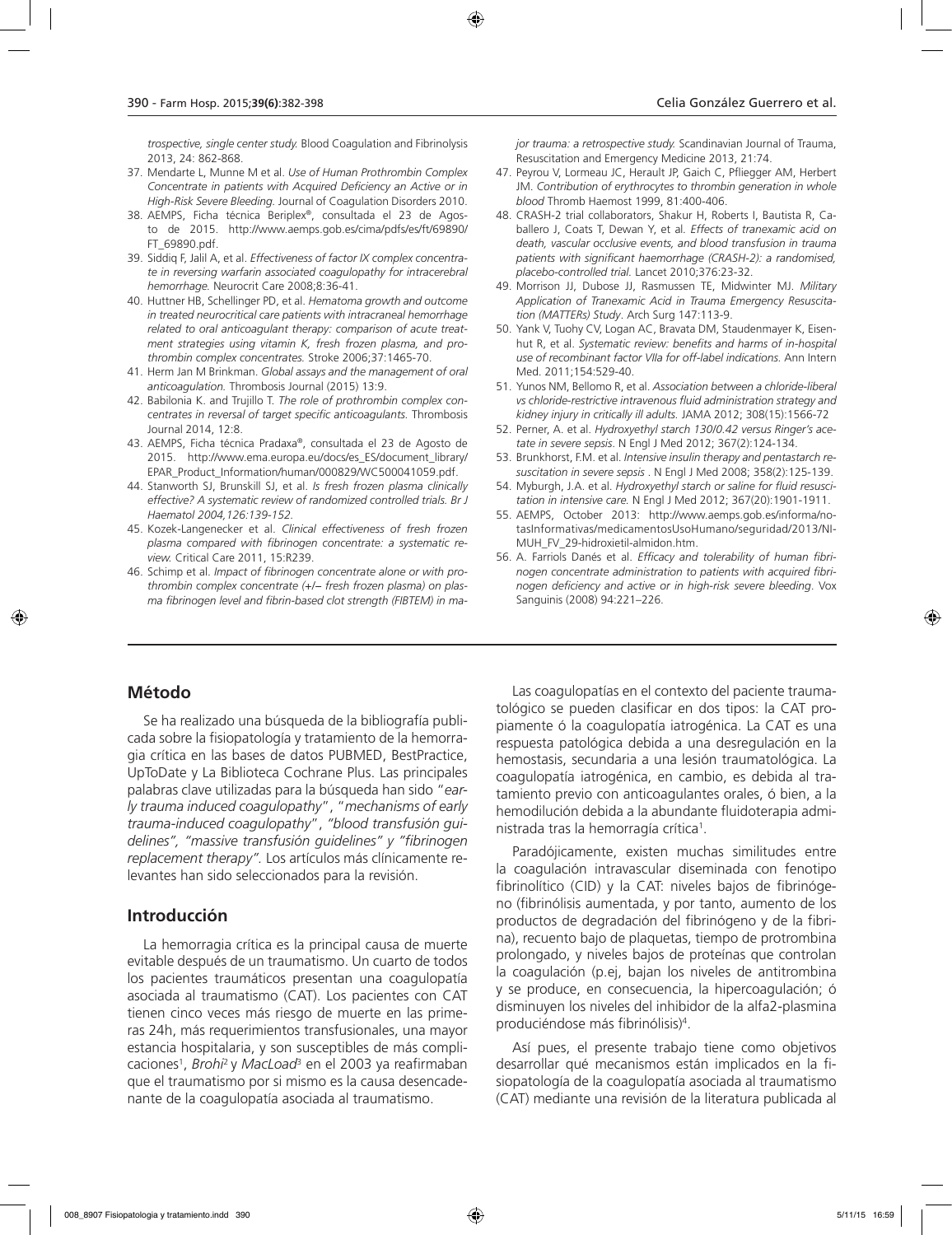respecto; además de revisar la evidencia disponible sobre el tratamiento de la hemorragia crítica y las recomendaciones de las guías de práctica clínica.

# **Resultados**

### **Fisiopatogenia de la cat**

Tradicionalmente, los mecanismos de la CAT se habían focalizado en la triada hemodilución + hipotermia + acidosis. Aunque esta triada sigue vigente, estudios recientes sobre la fisiopatología de la CAT, además del *Cell-based Model*5,6, han demostrado que se trata de un cuadro más complejo y multifactorial de lo que inicialmente se había aceptado<sup>7</sup> (Figura 1).

Otros factores implicados:

- − **Disfunción plaquetaria:** se planteó la afectación de la función plaquetaria al observarse hemorragias sostenidas en pacientes traumáticos con recuentos plaquetares normales. En la disfunción plaquetaria se verían implicados múltiples factores: la hipotermia (consecuencia de la hemorragia y del shock hemorrágico), la gravedad de las lesiones, y los métodos de conservación de los concentrados de plaquetas tras las donaciones de los voluntarios (medios, temperaturas, procesamiento...). Se cree que la disfunción plaquetar también se vería afectada en respuesta, por ejemplo, al ADP (adenosina difosfato), al ácido araquidónico, al colágeno y al péptido activador del receptor de trombina<sup>1, 8-10</sup>.
- − **Disfunción endotelial:** algunas células endoteliales generan proteínas, en el contexto del traumatismo, que favorecen la anticoagulación del paciente. Estas proteínas inhiben la formación de trombina mediante la producción de trombomodulina. Con la activación

del receptor endotelial de la proteína C, también producen condroitin y heparán sulfato<sup>1</sup>, además de una recién estudiada glicoproteína (la sydecan-1)<sup>11</sup>. El condroitin sulfato aumenta la eficiencia de la inhibición de la trombina llevada a cabo por la trombomodulina; mientras que el heparán sulfato aumenta la eficiencia de la inhibición de la trombina llevada a cabo por la antitrombina III. *Ostrowski et Johansson*12 describieron una heparinización endógena en el 5% de los pacientes traumáticos estudiados, que correspondía con aquellos pacientes con mayor gravedad de las lesiones, mayores requerimientos transfusionales, mayor prolongación de los tiempos de protrombina y más evidencia de daño endotelial.

- − **Activación de la proteína C:** la proteína C tiene un papel clave en el desarrollo de la CAT. Tiene una actividad dual: citoprotectora y anticoagulante. Por un lado, citoprotectora frente a la citotoxicidad secundaria a la hipoperfusión tras el shock hemorrágico, anti-inflamatoria y limitante de la permeabilidad del endotelio (más permeabilidad, más inflamación y más edema). Por otro lado, anticoagulante inhibiendo la formación de la trombina (inhibiendo los factores FVa y FVIIIa) y promoviendo la fibrinólisis (estimulando la formación de plasmina e inhibiendo al PAI-1, el inhibidor fisiológico de la tPA y de la uPA, favoreciendo así la degradación del coágulo de fibrina y aumentando los niveles de los productos de degradación del fibrinógeno)1, 13,14.
- − **Modificación oxidativa de proteínas implicadas en la coagulación**: se cree que la modificación oxidativa de ciertos dominios de proteínas implicadas en la coagulación como el PAI-1, la proteína C, la trombomodulina ó la fibrina favorecería el desarrollo de la CAT15,16. *Burney et al.*17 recientemente han aportado datos sobre la oxidación de una metionina situada en



**Figura 1.** *Cascada de coagulación clásica, dividida en la vía intrínseca y extrínseca.*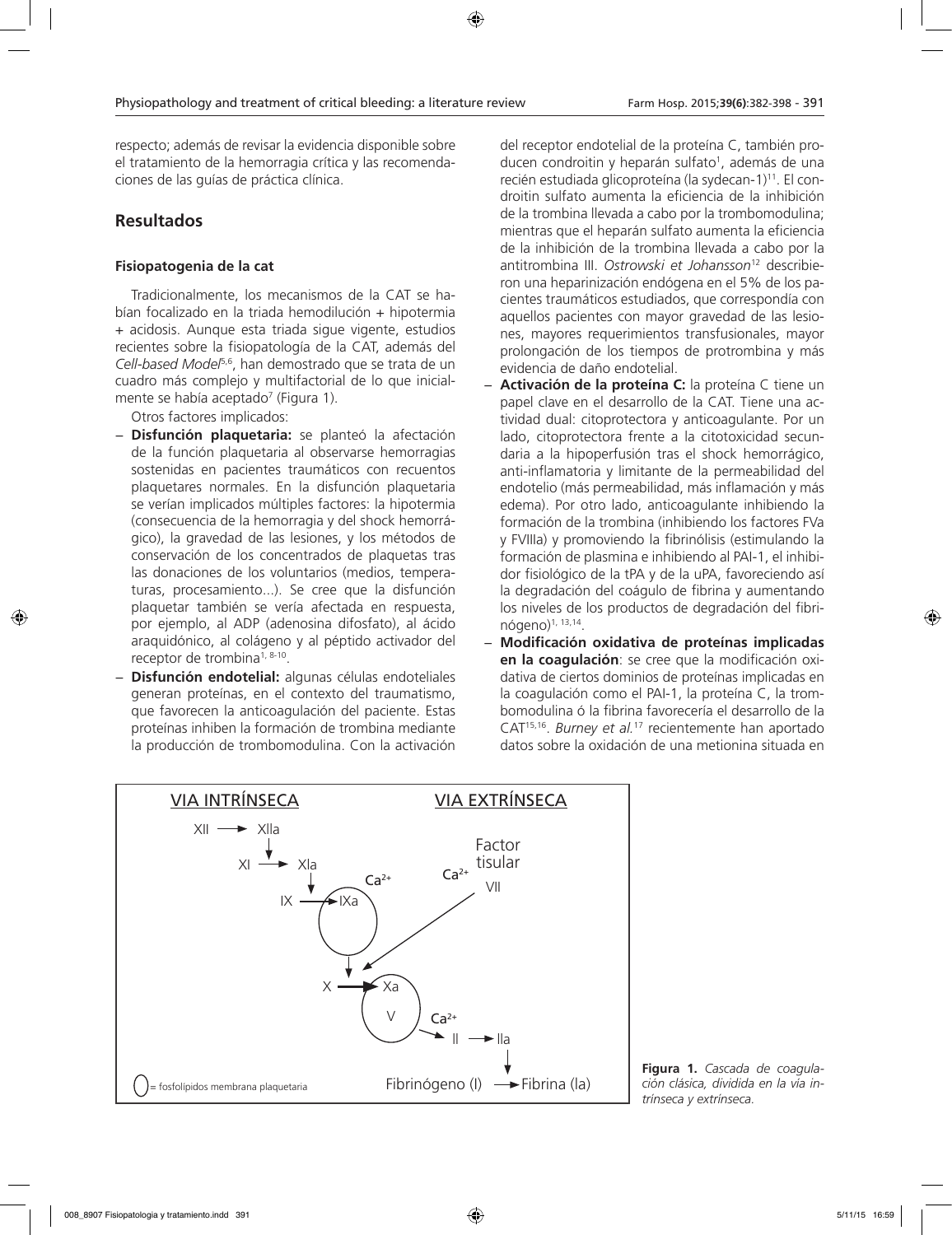el dominio *alfaC-subdomain* de la fibrina. Esto resulta en la alteración de la agregación lateral de la fibrina durante la polimerización, con el consecuente compromiso de la formación del coágulo compacto. Este daño oxidativo aparecería en el contexto del estrés oxidativo como sería el caso de shock hemorrágico secundario a traumatismo. Especies reactivas de oxígeno son liberadas por leucocitos, plaquetas y células endoteliales tras la activación de vías inflamatorias, lesión endotelial e hipoperfusión tisular.

− **Hiperfibrinólisis:** la gran mayoría de pacientes con politraumatismos presentan cierto grado de fibrinólisis, y un 5% aprox. (según *Raza et al.*18) presentarían una hiperfibrinólisis grave. La degradación del fibrinógeno está controlada por la plasmina, la cuál es generada a partir de la activación del plasminógeno por la tPA y la uPA. La plasmina degrada los enlaces cruzados entre moléculas de fibrina, disolviendo el coágulo de fibrinógeno. Este proceso de degradación del fibrinógeno es inhibido por el PAI-1, que inactiva la tPA y la uPA. Se refuerza la relación entre la proteína C activada, que inhibe el PAI-1, y la hiperfibrinolisis. Por otro lado, *Lustenberger et al.*19 han estudiado recientemente el TAFI (*thrombin-activatable fibrinolysis inhibitor*). Se trata de un inhibidor de la activación del plasminógeno que se ha observado que se encuentra disminuido en pacientes con CAT. El TAFI se activa por la trombina, e inhibe la fibrinólisis al escindir un extremo carboxi-terminal de un residuo de lisina de la molécula de fibrina al que se une el plasminógeno y la tPA (Figura 2).

### **Tratamiento de la hemorragia crítica**

El tratamiento precoz de la coagulopatía, junto con el rápido diagnóstico y el control del foco de sangrado son



**Figura 2.** *Factores reguladores de la formación del coágulo de fibrina.*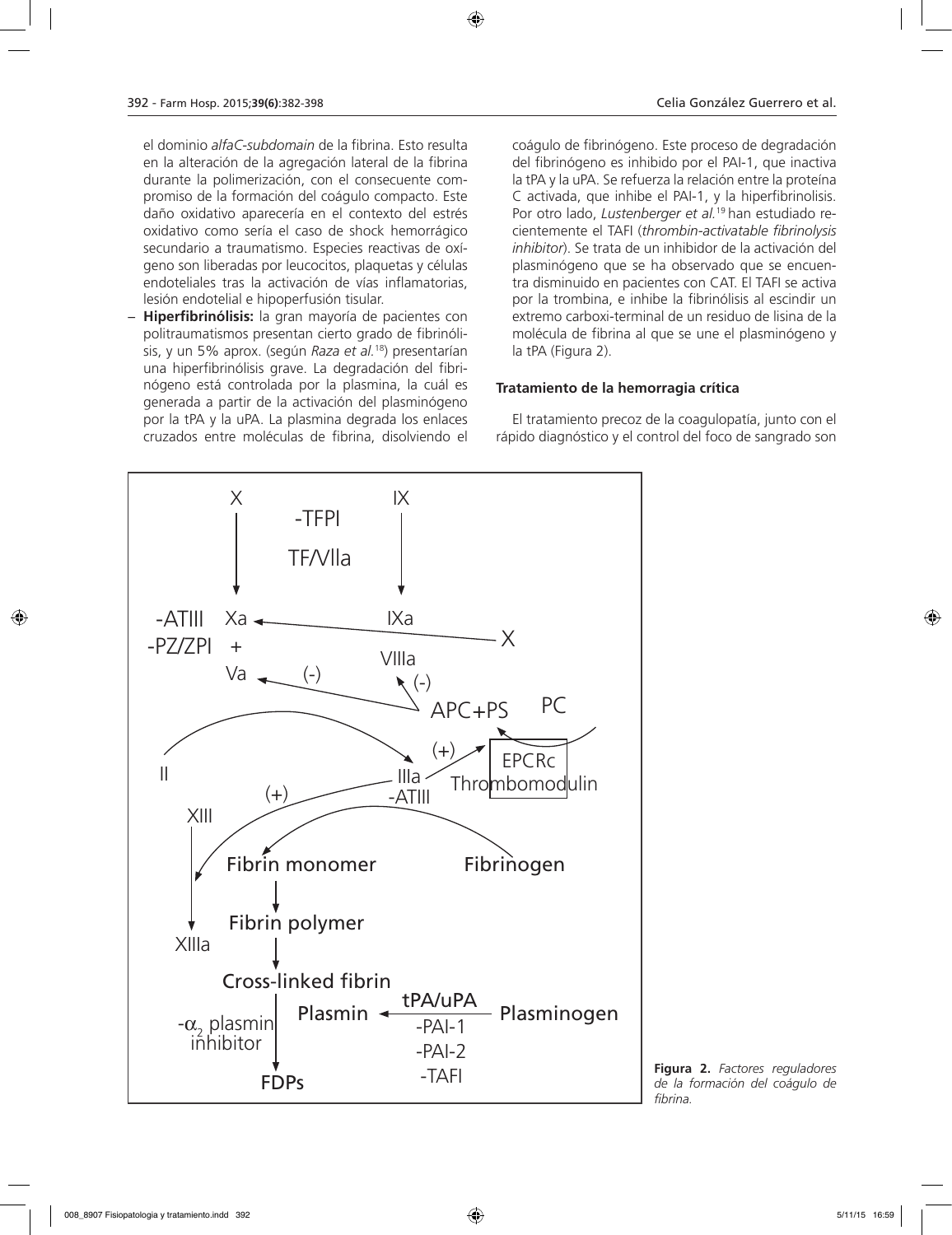tres puntos clave en el manejo inicial de la hemorragia crítica. La estrategia de remplazo inicial consiste fundamentalmente en la administración de fibrinógeno, de complejo protrombínico (CCP) y de plasma (FFP).

### **Fibrinógeno**

Es una glicoproteína sintetizada en el hígado, necesaria tanto para la agregación plaquetaria como para la formación de la fibrina. La conversión del fibrinógeno a fibrina es catalizada por la trombina, y los niveles de fibrinógeno determinan la cantidad y la complejidad de la malla de fibrina formada durante la coagulación. Si los niveles de fibrinógeno están disminuidos, la malla de fibrina es más frágil e inestable, y compromete a la hemostasia secundaria20-28.

Por un lado, el fibrinógeno juega un papel clave en la formación y estabilización del trombo; mientras que también induce la activación y agregación plaquetaria al unirse al receptor de las plaquetas GPIIb/IIIa. Los niveles bajos de fibrinógeno han sido asociados con un riesgo aumentado de sangrado y un mayor riesgo de mortali $d$ ad<sup>20-28</sup>.

El fibrinógeno es el primer factor plasmático en depleccionarse en la hemorragia crítica. Hay tres formas de aportar fibrinógeno: plasma fresco congelado, crioprecipitado y el concentrado de fibrinógeno. Este último es el que más frecuentemente se utiliza dado que no necesita de refrigeración, no requiere pruebas cruzadas, no produce hemodilución y se puede administrar rápidamente (hasta 6g en menos de 3 minutos)<sup>26, 27</sup>.

A pesar de que las guías clínicas recomiendan la administración de fibrinógeno para disminuir el sangrado y/ó la tasa transfusional (grado 1C)<sup>26,27,34</sup>, la indicación de la administración del concentrado de fibrinógeno según ficha técnica es tan sólo el tratamiento de hemorragias en pacientes con hipo o afibrinogenemia congénita con tendencia al sangrado<sup>29</sup>.

Tampoco existe un consenso universal respecto a los niveles críticos de fibrinógeno para los pacientes traumáticos, aunque el papel clave del fibrinógeno en el control de la hemorragía crítica es ampliamente aceptado. Niveles de fibrinógeno bajos son un factor pronóstico negativo, por lo que la corrección precoz de los niveles ha sido asociada a una mayor supervivencia. Las guías clínicas inglesas $30,31$  y americanas $32$  recomiendan la administración de fibrinógeno cuando los niveles están por debajo de 1g/L. Por otro lado, las *European Trauma Guidelines*<sup>34</sup>*,* la *European Society of Anaesthesiology*<sup>35</sup> y el *Canadian National Advisory Committee on Blood and Blood Products*<sup>33</sup> recomiendan mantener unos niveles de fibrinógeno por encima de 1,5-2g/L.

### **Concentrado de Complejo Protrombínico (CCP)**

Los CCP comercializados en España contienen 4 factores de coagulación (II, VII, IX y X). Para minimizar la trombogenicidad contienen además proteína C, proteí-

na S, antitrombina III y/ó heparina. Las diferentes marcas comerciales son equipotentes en cuanto a actividad, pero tienen ciertas diferencias en cuanto a su composición. Las dosis prescritas típicamente hacen referencia al factor IX, y suelen pautarse a una media de 20UI/Kg (15-25UI/Kg)26,27,34,38.

Aunque las indicaciones aprobadas en ficha técnica<sup>38</sup> para los CCP son la reversión urgente de la anticoagulación por antagonistas de la vitamina K (normalización del INR entre 10 y 30 minutos después de la administración) y el tratamiento y profilaxis perioperatorios de sangrado por deficiencia congénita de alguno de los factores de coagulación dependientes de la vitamina K, su uso *off-label* es cada vez más habitual en pacientes no anticoagulados, traumáticos ó que presenten una hemorragia descontrolada durante la cirugía<sup>36-37</sup>. De hecho, las guías clínicas recomiendan su uso en pacientes no tratados con antagonistas de la vitamina K (AVK), con coagulopatía en el contexto de traumatismo, hemorragia periquirúrgica o insuficiencia hepática aguda con un grado de evidencia/recomendación 2C<sup>26,27,34</sup>.

Cada vez más guías clínicas destacan sus numerosas ventajas frente al plasma. Se trata de un producto concentrado que no agrava la hemodilución ni tiene impacto en el balance hídrico del paciente. Se conservan a temperatura ambiente, y por tanto, no requieren ser descongelados previamente a su administración. Pueden ser administrados independientemente del grupo sanguíneo, además de su rápida administración y rápida reversión de la anticoagulación. En la hemorragia intracraneal, el evento más grave asociado a la anticoagulación con antagonistas de la vitamina K, estudios han demostrado la mayor corrección del INR y del control del sangrado en los pacientes tratados con CCP que en los tratados con plasma<sup>39,40</sup>.

En cuanto a la reversión de los nuevos anticoagulantes orales, ni las guías clínicas ni las fichas técnicas recomiendan formalmente su uso ya que los datos en cuanto a eficacia y seguridad son todavía muy escasos. Al haber cierta evidencia experimental que parece apoyar el uso de concentrados del complejo de protrombina activado (p. ej. FEIBA®), Factor VIIa recombinante o los CCPs, su uso podría ser contemplado en casos de necesidad urgente de revertir la anticoagulación, por ejemplo, ante una intervención quirúrgica de urgencia41-43.

### **Plasma**

Las guías clínicas recomiendan (grado 1B) una dosis inicial de 10-15ml/Kg en el manejo inicial de la hemorragia crítica<sup>26,27,34</sup>. El plasma contiene tanto pro-coagulantes (como factores de coagulación y fibrinógeno) como inhibidores de la cascada de coagulación; así como otras proteínas como la albúmina ó inmunoglobulinas. Pero como ya se ha mencionado previamente, en comparación con el concentrado de fibrinógeno o el CCP por separado, presenta ciertas desventajas. Ambos concen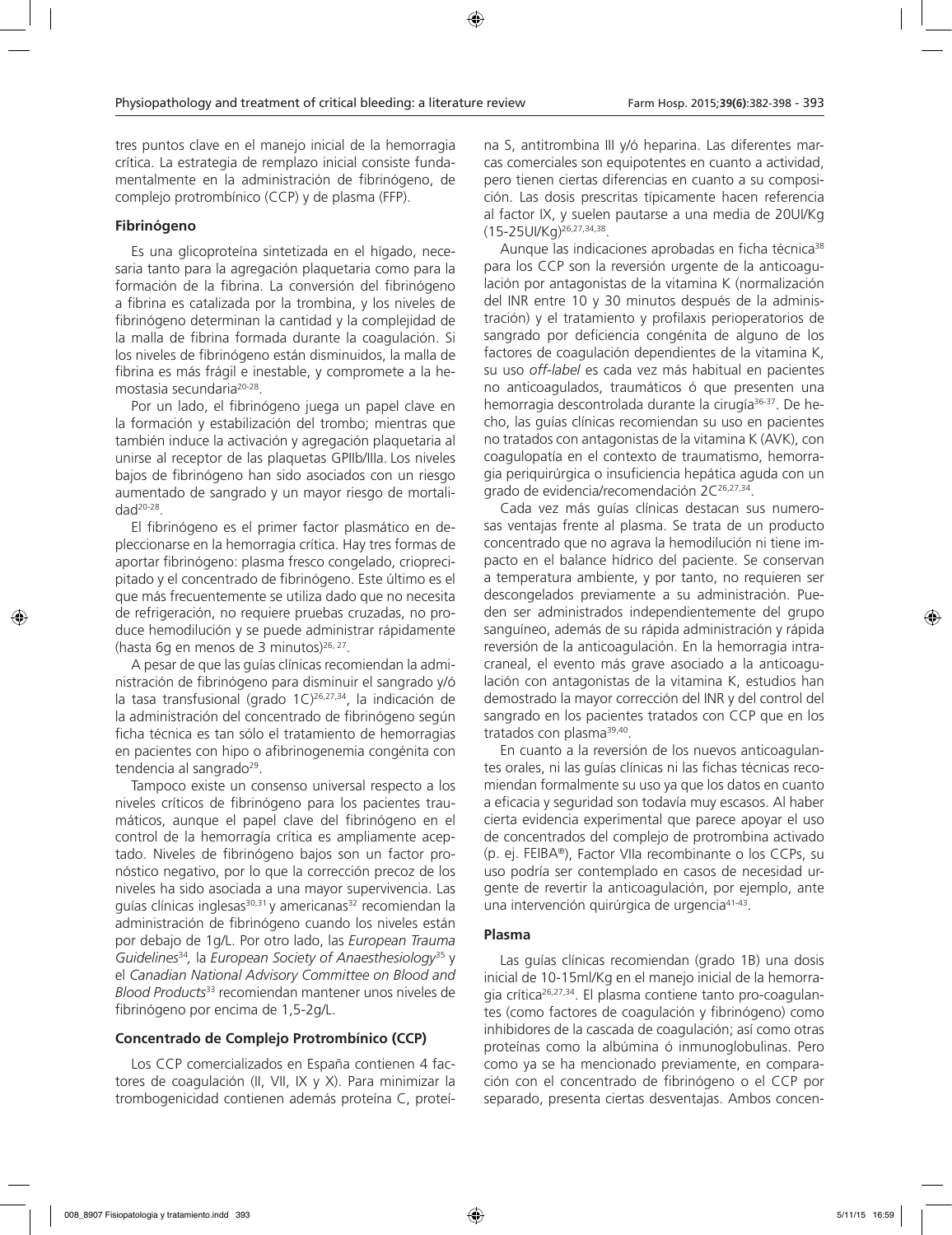trados no requieren de condiciones especiales de conservación, no requieren ser descongelados, no requieren de pruebas de compatibilidad, pueden ser administrados rápidamente con el consecuente rápido efecto, y no producen la hemodilución producida por el plasma. Revisiones sobre la utilidad clínica del plasma y estudios que han comparado el uso de éste con el concentrado de fibrinógeno o los CCP cuestionan el uso del plasma en el manejo de la hemorragia crítica dada las ventajas que éstos segundos presentan44-46.

#### **Concentrados de hematíes y de plaquetas**

La administración de concentrados de hematíes (CCHH) y de plaquetas se realizará sobretodo en base al control analítico. No se recomienda el uso del hematocrito como marcador aislado de hemorragia crítica (grado 1B). En cambio, sí se recomienda la administración de concentrados de hematíes para mantener cifras de hemoglobina entre 70 y 90mg/L (grado 1C)<sup>26,27-34</sup>.

La hemostasia primaria está bien conservada con cifras de plaquetas de 100x109 plaquetas/L, siempre y cuando la función plaquetaria sea correcta. Se recomienda administrar concentrados de plaquetas para mantener los niveles por encima de 50 x10<sup>9</sup> plaquetas/L (grado 1C) para evitar que la plaquetopenia contribuya a la hemorragia26,27-34. La aparición de trombocitopenia es generalmente posterior al déficit de factores (fibrinógeno, complejo de protrombina…) y a la aparición clínica de hemorragia microvascular.

Se sabe que los eritrocitos contribuyen a la hemostasia estimulando la activación plaquetaria y la generación de la trombina47, y que los hematocritos por debajo del 30% (Hb 9g/dl) reducen la eficacia hemostática de las plaquetas. Sin embargo, más estudios son necesarios para determinar los niveles requeridos de hematocrito y hemoglobina para el control de la hemorragia masiva.

### **Ácido tranexámico (ATX)**

Las guías clínicas europeas para el manejo de la hemorragia crítica del paciente traumático recomiendan el uso de antifibrinolíticos (grado 1B) en pacientes con hiperfibrinólisis.26,27,34 En la actualización del documento Sevilla se recomienda el tratamiento con ácido tranexámico (ATX) para disminuir el sangrado y/ó la tasa transfusional en los pacientes politraumatizados con hemorragia significativa (grado 1B)26,27.

Dentro de los antifibrinolíticos se encuentran el ATX y el ácido épsilon aminocaproico, ambos son análogos sintéticos de la lisina que inhiben competitivamente la unión del plasminógeno a los residuos de lisina en la superficie de fibrina, evitando la conversión del plasminógeno a plasmina. El ATX es 10 veces más potente que el ácido épsilon aminocaproico. Las dosis recomendadas de ATX son de 10-15mg/Kg seguidas de una infusión de 1-5mg/ kg/h; las de ácido épsilon aminocaproico son de 100- 150mg/Kg seguidas de una infusión de 15 mg/Kg/h26,27.

Concretamente, el ATX es un fármaco muy coste-efectivo, que en estudios recientes ha demostrado una disminución en la incidencia de coagulopatía y en la mortalidad48,49 (Tabla 1).

### **Calcio**

El calcio es imprescindible para la activación de los factores de coagulación en las distintas fases, por lo que será necesario mantener unos correctos niveles de este catión. Las guías recomiendan con un grado de evidencia/recomendación 1C la monitorización de los niveles plasmáticos de calcio para mantenerlos >0.9 mmol/l (intérvalo terapéutico 1.1-1.3 mmol/l) durante la transfusión masiva. Niveles bajos de calcio plasmático al ingreso han sido asociados con mayor necesidad transfusional y una mayor mortalidad. No obstante, no hay datos que demuestren que la prevención de la hipocalcemia pueda reducir la mortalidad entre los pacientes con riesgo de hemorragia crítica<sup>34</sup>.

#### **Factor VII activado (rFVII)**

En Europa, la autorización se extiende a pacientes con deficiencia selectiva de factor VII y trombastenia de Glanzmann. Su uso *off-label* ha quedado relegado a un segundo plano, en pacientes con hemorragia refractaria a la hemostasia quirúrgica y al soporte hemoterápico habitual, previamente mencionado (grado 2C)<sup>26,27,34</sup>. Tan sólo será efectivo si los focos de hemorragia activa son controlados, y si los niveles de fibrinógeno, plaquetas, hematocrito, calcio plasmático, pH plasmático, etc han sido mínimamente normalizados<sup>34</sup>.

Una revisión sistemática<sup>50</sup> en la que se evaluó el rF-VII en 5 indicaciones (hemorragia intracraneal, cirugía cardiaca,trauma, trasplante hepático y prostatectomía) concluyó que no hay evidencia de reducción de la mortalidad con el rFVIIa y que, en algunas de las indicaciones como en la con hemorragia intracraneal después de un traumatismo cráneo-encefálico, aumentaba el riesgo de tromboembolismo. Es por eso que se desaconseja su uso en ésta indicación con un grado 2C<sup>26,27,34</sup>.

#### **Fluidoterapia**

Las guías clínicas recomiendan que la fluidoterapia sea iniciada precozmente en los pacientes con sangrado activo y con hipotensión arterial (grado 1A). La corrección de la hipovolemia mediante la administración de fluidos es la primera medida ante cualquier tipo de hemorragia grave, ya que la tolerancia del organismo a la hipovolemia es mucho menor que a la anemia26,27.

Se recomienda que los cristaloides constituyan la opción inicial para restablecer la volemia (grado 1B). Los cristaloides más empleados son la solución salina isotónica al 0.9%, la solución de Ringer y otras soluciones "equilibradas" (Plasmalyte®, conteniendo acetato; Ringer lactato® conteniendo lactato). El lactato de este último puede metabolizarse a bicarbonato, y podría teó-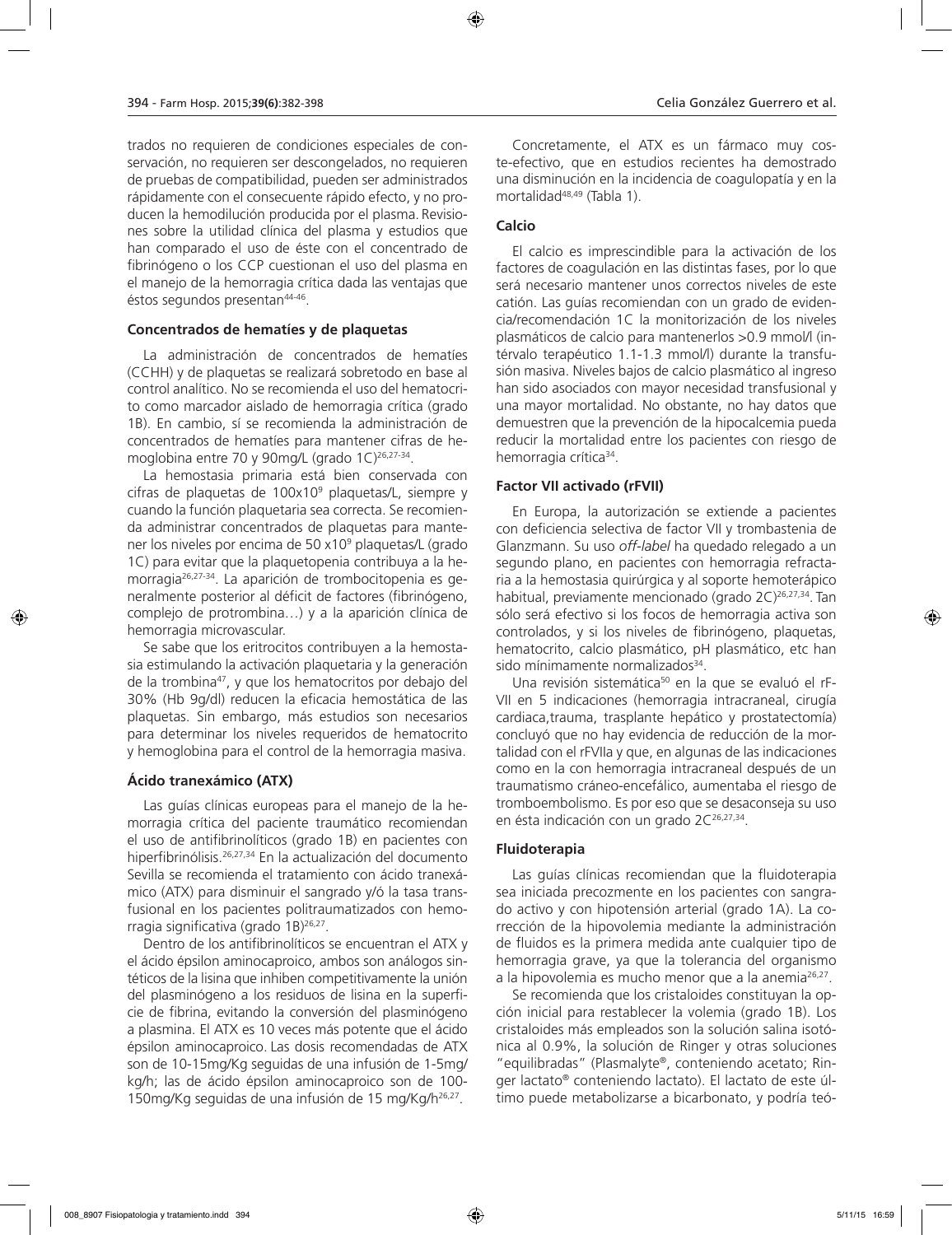| Hemoderivado<br>evaluado  | Artículo                                     | Contenido                                                                                                                                                                                                                                                                                                                                                                                                                                                                                                                                                                                                                                                                                                                                                                                                                                                                                                                                                                                                                                                                                                                            |
|---------------------------|----------------------------------------------|--------------------------------------------------------------------------------------------------------------------------------------------------------------------------------------------------------------------------------------------------------------------------------------------------------------------------------------------------------------------------------------------------------------------------------------------------------------------------------------------------------------------------------------------------------------------------------------------------------------------------------------------------------------------------------------------------------------------------------------------------------------------------------------------------------------------------------------------------------------------------------------------------------------------------------------------------------------------------------------------------------------------------------------------------------------------------------------------------------------------------------------|
| Fibrinógeno               | Farriols et al. <sup>56</sup>                | 69 pacientes fueron incluidos en este estudio observacional y retrospectivo, de los cuales<br>el 62% eran una hipofibrinogenemia por coagulopatía de consumo. Tras una dosis<br>media de 4q, se observó un incremento medio de 1.09q/L en el fibrinógeno plasmático.<br>Los parámetros de coagulación mejoraron significativamente (P<0.001). Las tasas de<br>mortalidad fueron del 32.3% (después de 24h), y del 44.2% (después de 72h).<br>Mediante una regresión logística se estableció, entre los pacientes con una deficiencia<br>aguda de fibrinógeno, una relación entre niveles más altos de fibrinógeno plasmático y<br>una mayor supervivencia ( $P = 0.014$ ). En el resto de hipofibrinogenemias más crónicas tan<br>sólo se observó una tendencia, sin que ésta llegara a ser significativa.                                                                                                                                                                                                                                                                                                                           |
| Fibrinógeno               | The Cochrane<br>Collaboration <sup>28</sup>  | Se realizó una búsqueda sistemática en las siguientes bases de datos: the Cochrane<br>Central Register of Controlled Trials; MEDLINE (de 1950 a 9 de Agosto 2013); EMBASE<br>(de 1980 a 9 Agosto 2013); International Web of Science (de 1964 a 9 Agosto 2013);<br>CINAHL (de 1980 a 9 de Agosto 2013); LILACS (de 1982 a 9 de Agosto 2013); y en la<br>Chinese Biomedical Literature Database (hasta el 10 de Noviembre de 2011); junto a<br>bases de datos de ensayos clínicos en curso. Se incluyeron todos los ensayos clínicos<br>aleatorizados que compararan el concentrado de fibrinógeno con placebo u otro<br>tratamiento en pacientes sangrantes, excluyendo neonatos y desordenes hereditarios.<br>Se observó que el concentrado de fibrinógeno parece disminuir la necesidad<br>transfusional, pero los ensayos clínicos incluidos carecían de potencia para detectar<br>las diferencias en cuanto a mortalidad ó beneficio clínico. En general, se concluye<br>que la evidencia que apoya el uso del fibrinógeno en la hemorragia crítica es débil y<br>heterogénea, y que más investigación al respecto es necesaria. |
| Fibrinógeno vs.<br>plasma | Kozek-<br>Langenecker<br>$et$ al. $45$       | Estudios que evaluaran la pérdida de sangre, los requerimientos transfusionales, la<br>duración de la hospitalización, la supervivencia y los niveles plasmáticos de fibrinógeno<br>cuando el concentrado de fibrinógeno o el plasma fresco eran utilizados fueron<br>identificados de las bases de datos (desde 1995 a 2010).<br>La evidencia científica parece no favorecer el uso de plasma en el contexto quirúrgico ó<br>de pacientes traumáticos masivamente transfundidos. La administración del concentrado<br>de fibrinógeno fue generalmente asociada con mejores resultados.                                                                                                                                                                                                                                                                                                                                                                                                                                                                                                                                              |
| <b>CCP</b>                | Leal-Noval<br>et al. $36$                    | 142 pacientes tratados con CCP fueron incluidos en este estudio observacional y<br>retrospectivo. Los pacientes fueron clasificados en tres grupos: anticoagulados con<br>AVK (recibiendo cirugía o en riesgo de sangrado crítico), anticoagulados con AVK y con<br>hemorragia intracraneal, y pacientes no anticoagulados con riesgo de hemorragia crítica.<br>Todos los pacientes recibieron una dosis media de 1200UI (15UI/Kg) de PCC, y el INR<br>disminuyó en de $4\pm 3$ a 1.7 $\pm$ 1.2 (P<0.01). La normalización del INR fue significativa en<br>los tres grupos, pero especialmente en los que tenían un INR > 4. La pérdida de sangre<br>y los requerimientos transfusionales también se redujeron significativamente en los tres<br>grupos.                                                                                                                                                                                                                                                                                                                                                                             |
| <b>ATX</b>                | CRASH-2 trial<br>collaborators <sup>48</sup> | Ensayo clínico ciego y aleatorizado llevado a cabo en 274 hospitales de 40 países. 20211<br>pacientes adultos traumáticos con riesgo o con hemorragia crítica fueron incluidos. Éstos<br>fueron aleatorizados en las 8h posteriores al ingreso a ATX (dosis de carga de 1g en<br>10min, seguido de 1g cada 8h) o a placebo.<br>ATX redujo de manera segura y significativa la mortalidad (por todas las causas) y el<br>riesgo de sangrado. Mortalidad en el grupo del ATX 1463 [14·5%] vs placebo 1613<br>[16.0%]; riesgo relativo 0.91, 95% CI 0.85-0.97; p=0.0035. El riesgo de muerte por<br>hemorragia crítica fue reducido del grupo del ATX 489 [4·9%] vs placebo 574 [5·7%];<br>riesgo relativo 0.85, 95% CI 0.76-0.96; p=0.0077).<br>CCP (Concentrado de Complejo Protrombínico); AVK (Antagonistas de la Vitamina K); ATX (Ácido Tranexámico).                                                                                                                                                                                                                                                                             |

**Tabla 1.** *Algunas publicaciones clínicamente relevantes sobre el uso de hemoderivados en la hemorragia crítica*

ricamente ser útil para tratar la acidosis metabólica de la triada letal de éstos pacientes; pero durante el shock el metabolismo del lactato está inhibido. Por otro lado, el Ringer lactato® ha sido considerado una fuente más fisiológica de cloruro (109mmol/L) que la solución salina isotónica al 0.9% (150mmol/L). Algunos estudios<sup>51</sup>

incluso han sugerido la asociación del uso de regímenes de fluidoterapia restrictivos en cloruros con una menor incidencia de insuficiencia renal y de necesidad de remplazo renal, pero los resultados no han sido concluyentes. Es por esto, que para reducir el riesgo de trastornos metabólicos en la reanimación ó reposición volémica,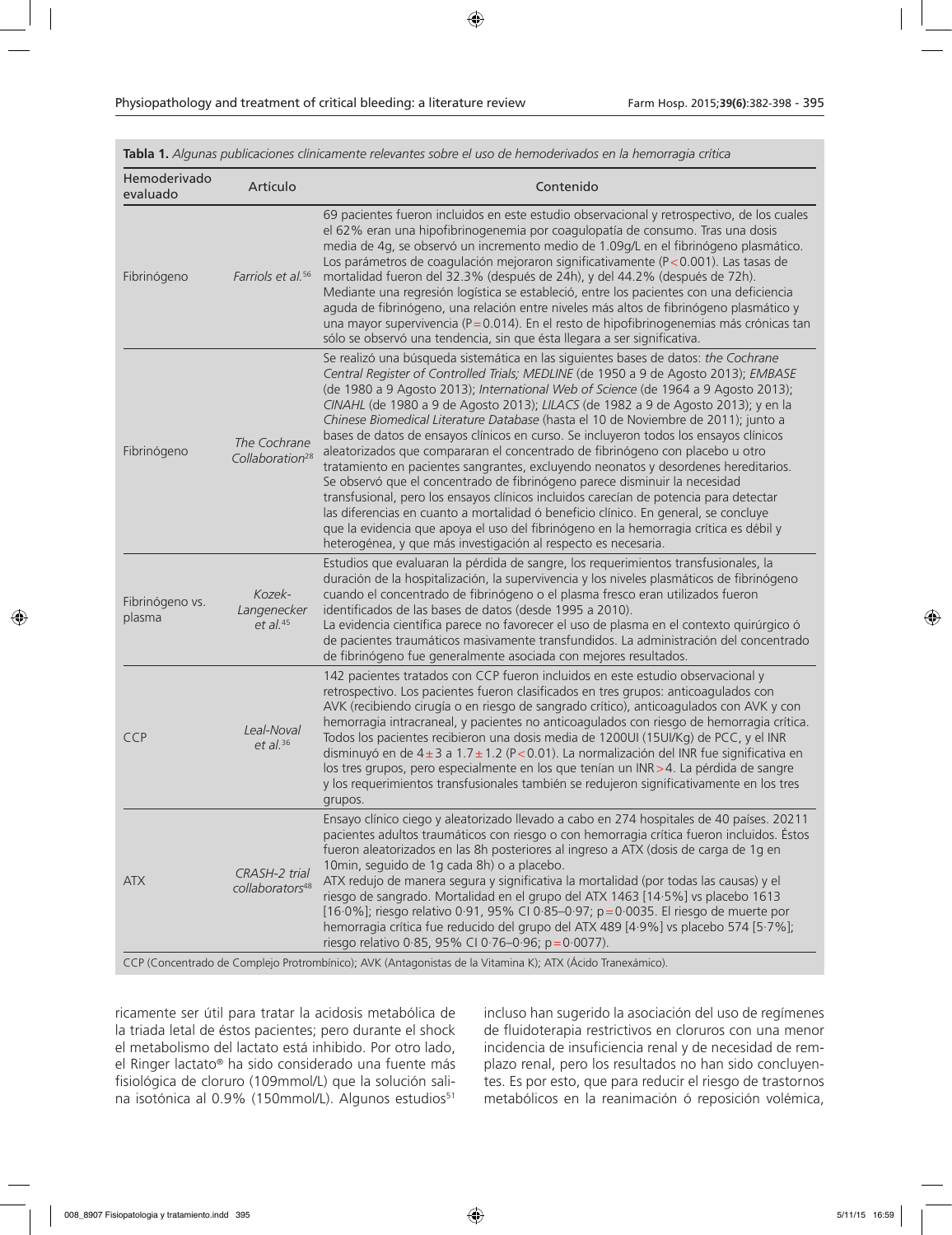se recomienda que las soluciones salinas equilibradas (Ringer lactato® ó acetato) sustituyan al salino normal al 0.9% (grado 1B); siempre y cuando no haya traumatismo craneoencefálico<sup>26,27</sup>.

El principal efecto adverso de la resucitación con cristaloides es la coagulopatía dilucional. Por este motivo, cuando los cristaloides no sean suficientes, cabe valorar el uso de coloides. Los coloides disponibles son los hidroxietilalmidones, las gelatinas y la albúmina humana. Las gelatinas presentan como inconvenientes su bajo peso molecular, su capacidad expansora limitada (70- 80%), y su vida media corta (2-3 horas). La albúmina tiene un gran efecto expansor de volumen (albúmina 5%: 100%; albúmina 20%: 200-400%) de inicio rápido y acción mantenida, pero no se recomienda su uso en el contexto del paciente sangrante. El problema que presenta es que no se retiene exclusivamente en el espacio intravascular, puediendo agravar el edema intersticial y pulmonar; a la vez que puede provocar trastornos en la coagulación y hemostasia al inhibir la función plaquetaria y acentuar el efecto de la antitrombina III, dando lugar a un estado de hipocoagulabilidad. Además, se trata de un hemoderivado con la problemática asociada (alto precio, fuente de suministro limitada, etc). Por lo tanto, las soluciones que contienen hidroxietilalmidones son las más usadas para la expansión de volumen cuando la infusión única de cristaloides no se considere suficiente. Deben ser utilizadas a las dosis mínimas efectivas y durante el periodo de tiempo más breve posible.

Tras las alertas de seguridad publicadas en 2013, el Comité para la Evaluación de Riesgos en Farmacovigilancia europeo (PRAC) confirmó que las soluciones para perfusión intravenosa que contienen hidroxietil-almidón no deben ser utilizadas en pacientes con sepsis, pacientes en estado crítico o en quemados, debido a un mayor riesgo de insuficiencia renal grave y una mayor mortalidad. Éstas soluciones sólo estarán indicadas en caso de hipovolemia debida a hemorragia aguda, durante un máximo de 24 horas y vigilando la función renal durante al menos 90 días, siempre que no se considere suficiente el tratamiento con soluciones de cristaloides, y respetando todas las contraindicaciones y precauciones de uso<sup>52-55</sup>.

### **La tromboelastografía (TEG): manejo de la coagulación a la cabecera del paciente**

La TEG valora las propiedades viscoelásticas de la coagulación durante la formación y lisis del coágulo. Esta técnica representa un avance en el diagnóstico de la coagulopatía ya que permite la toma de decisiones clínicas precozmente a la cabecera del paciente. En menos de 10 minutos se obtienen los resultados gráficamente permitiendo una rápida valoración de la coagulación global y pudiendo reponer los factores de coagulación de los que realmente el paciente es deficitario $26,27$ .

### **Discusión**

Merece la pena conocer la fisiopatología de la coagulopatía asociada al traumatismo puesto que la hemorragia crítica es la principal causa de muerte evitable después de un traumatismo. Además, en la mayoría de casos se trata de un individuo sano que podría volver a su situación basal una vez supere la coagulopatía y, si es posible, el traumatismo. Por tanto, resulta importante también conocer en qué condiciones el uso de los hemoderivados utilizados en el manejo de la hemorragia crítico es óptimo.

Tanto la triada hemodilución, hipotermia y acidosis para explicar la CAT, como la clásica cascada de coagulación claramente diferenciada en la vía intrínseca y extrínseca son de gran utilidad didáctica para comprender la fisiopatología de la hemorragia crítica, pero han ido quedando relegadas a un segundo plano. En las nuevas teorías, la fisiopatología de la CAT sería mucho más compleja, con muchos más factores implicados, e interrelacionados entre ellos.

Indiscutiblemente, es también necesario continuar estudiando qué condiciones de utilización son óptimas para cada hemoderivado para no utilizarlos indiscriminadamente. Por un lado, la evidencia actual que respalda el uso de dichos hemoderivados es débil y de baja calidad. Por el otro lado, existe una cierta percepción errónea de la inocuidad de los hemoderivados, a pesar de su problemática asociada. Éstos no están exentos de reacciones adversas (reacciones anafilácticas, riesgo incrementado de tromboembolismo, coagulopatía dilucional, etc), de un mínimo riesgo de transmisión de enfermedades infecciosas, de fuentes de suministro limitadas y de un alto impacto económico en los presupuestos de los hospitales.

### **Conclusiones**

La coagulopatía asociada al traumatismo es multifactorial, y los componentes de la cascada de la coagulación están mucho más interrelacionados que lo que tradicionalmente se había creído.

El tratamiento precoz de la coagulopatía es imprescindible para el manejo inicial de la hemorragia crítica. No obstante, el uso de hemoderivados debería ser racional. El balance beneficio-riesgo debería ser valorado individualmente y estar justificado por pruebas bioquímicas, hemograma ó por tromboelastografía.

Más estudios son necesarios para homogenizar las recomendaciones de las guías clínicas y determinar cuando el uso de cada hemoderivado es óptimo en el contexto de la hemorragia crítica asociada a un traumatismo.

# **Bibliografía**

1. Cardenas JC., Wade CE., et Holcomb JB. *Mechanisms of trauma-induced coagulopathy.* Curr Opin Hematol 2014, 21:404-409.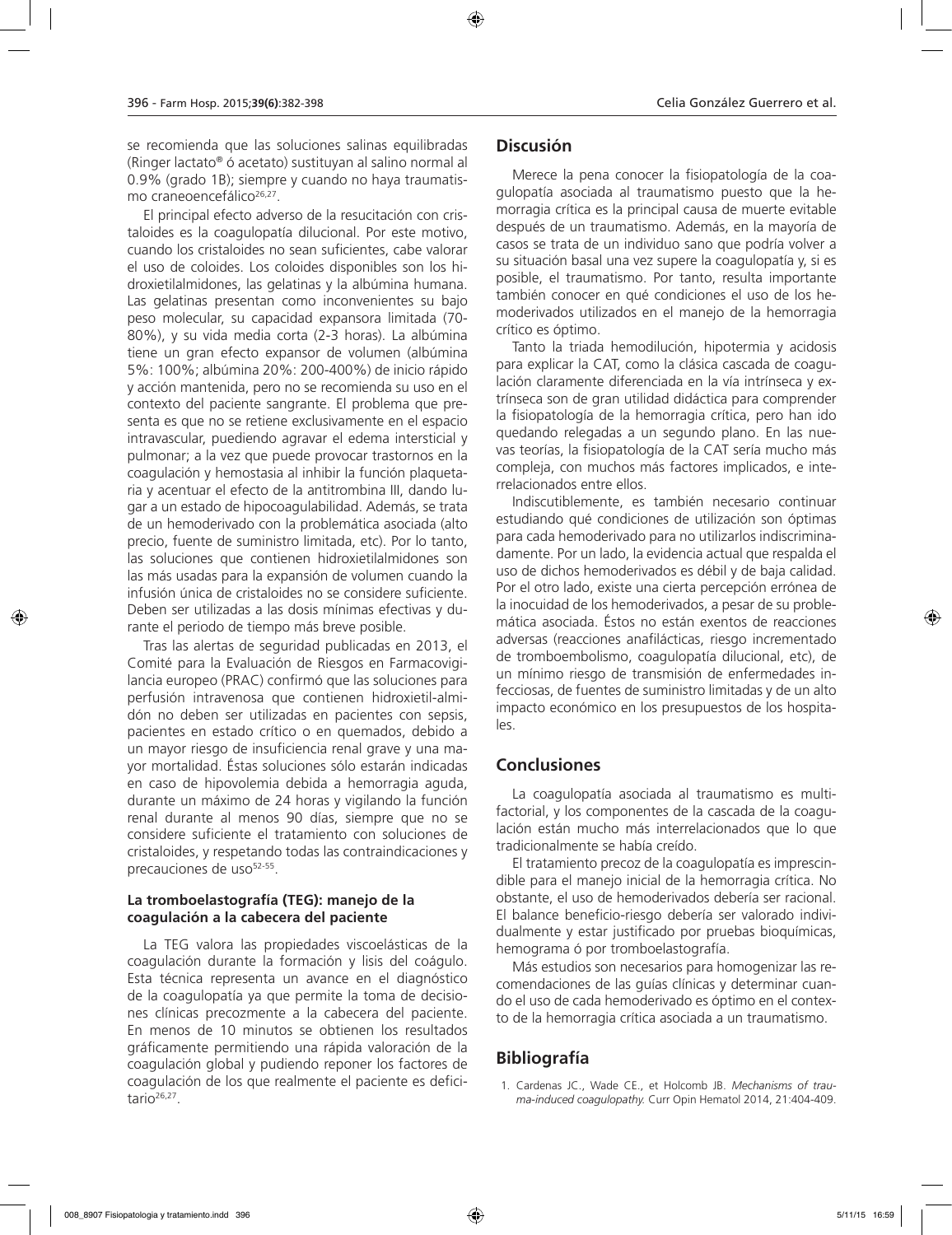- 2. Brohi K., Singh J., Heron M. et Coats C. *Acute traumatic coagulopathy.* J Trauma 2003, 54:1127-1130.
- 3. MackLeod JBA, Lynn M, Mckenney MG, Cohn SM et Murtha M. *Early coagulopathy predicts mortality in trauma.* J Trauma 2003, 55:39-44.
- 4. Oshiro et al. Critical Care 2014, 18:R61 http://ccforum.com/content/18/2/R61.
- 5. Stephanie A. Smith. *The cell-based model of coagulation.* Vet Emerg Crit Care 2009;19(1):3-10.
- 6. Hoffman M., Monroe DM. *A cell-based model of Hemostasis.*  Thromb Haemost 2001;85:958-65.
- 7. Ross Davenport. *Coagulopathy following major trauma hemorrhage: lytic, lethal and a lack of fibrinogen.* Critical Care 2014, 18:151 http://ccforum.com/content/18/3/151.
- 8. Brown LM, Call MS, Margaret Knudson M, et al. *A normal platelet count may not be enough: the impact of admission platelet count on mortality and transfusion in severely injured trauma patients.* J Trauma 2011; 71 (Suppl 3):S337-S342.
- 9. Wohlauer MV, Moore EE, Thomas S, et al. *Early platelet dysfunction: an unrecognized role in the acute coagulopathy of trauma.* J Am Coll Surg 2012;214:739-746.
- 10. Kutcher ME, Redick BJ, McCreery RC, et al. *Characterization of platelet dysfunction after trauma*. J Trauma Acute Care Surg 2012;73:13-19.
- 11. Sillesen M., Rasmussen LS, Jin G. et al. *Assessment of coagulopathy, endotelial injury, and inflammation after traumatic brain injury and hemorrhage in a porcine model.* J Trauma Acute Care Surg 2014;76:12-19.
- 12. Ostrowski SR., Johansson PI. *Endothelial glycocalyx degradation induces endogenous heparinization in patients with severe injury and early traumatic coagulopathy.* J Trauma Acute Care Surg 2012; 73:60-66.
- 13. Cohen MJ, Call M, Nelson M, et al. *Critical role of activated protein C in early coagulopathy and later organ failure, infection and death in trauma patients.* Ann Surg 2012;255:379-385.
- 14. Chesebro BB, Rahn P., Carles M., et al. *Increase in activated protein C mediates acute traumatic coagulopathy in mice.* Shock 2009;32:659-665.
- 15. Closa D., Folch-Puy E. *Oxygen free radicals and the systematic inflammatory response.* IUBMB Life 2004;56:185-191.
- 16. Wood MJ., Helena Prieto J., Komives EA. *Structural and functional consequences of methionine oxidation in thrombomodulin.* Biochim Biophys Acta 2005;1703:141-147.
- 17. Burney PR, White N, Pfaendtner J. *Structural effects of methionine oxidation on isolated dubdomains of human fibrin D and alphaC regions.* PloS One 2014;9:e86981.
- 18. Raza I., Davenport R., Rourke C., et al. *The incidence and magnitude of fibrinolytic activation in trauma patients.* J Thromb Haemost 2013;11:307-314.
- 19. Lustenberger T., Relja B., Puttkammer B., et al. *Activated thrombin-activatable fibrinolysis inhibitor (TAFIa) levels are decreased in patients with trauma-induced coagulopathy.* Thromb Res 2013;131:e26-30.
- 20. 20.Levy JH et al. Fibrinogen as a therapeutic target for bleeding: a review of critical levels and replacement therapy. TRANSFUSION 2014; 54:1389-1405.
- 21. 21.Schlimp CJ., Schöhl H. *The role of fibrinogen in trauma-induced coagulopathy.* Hämostaseologie 2014; 34.
- 22. Massimo Franchini, Giuseppe Lippi. *Fibrinogen replacement therapy: a critical review of the literature.* Blood Transfus 2012; 10: 23-7
- 23. Mosesson MW. *Fibrinogen and fibrin structure and functions*. J Thromb Haemost 2005; 3: 1894-904.
- 24. Rahe-Meyer N, Sørensen B. *Fibrinogen concentrate for management of bleeding*. J Thromb Haemost 2011; 9: 1-5.
- 25. Aubron C, Reade M.C et al. *Efficacy and safety of fibrinogen concentrate in trauma patients- a systematic review.* Journal of Critical Care 2014; 29:471.e11-471.e17.
- 26. Leal-Noval SR, Muñoz M, Asuero M, et al. Spanish Consensus Statement on alternatives to allogeneic blood transfusion: the 2013 update of the "Seville Document". Blood Transfus 2013; 11: 585-610.
- 27. Leal-Noval SR, Muñoz M, Asuero M, et al*. 2013: Documento «Sevilla» de Consenso sobre Alternativas a la Transfusión de Sangre Alogénica.* Farm Hosp. 2012;36(6):209-235.
- 28. Wikkelsø A, Lunde J, et al. *Fibrinogen concentrate in bleeding patients (Review).* Cochrane Database Syst Rev. 2013 Aug 29;8:CD008864.
- 29. AEMPS, Ficha técnica Riastap®, consultada el 23 de Agosto de 2015. http://www.aemps.gob.es/cima/pdfs/es/ft/72725/FT\_72725. pdf.
- 30. *Association of Anaesthetists of Great Britain and Ireland, Thomas D, Wee M, Clyburn P, et al. Blood transfusion and the anaesthetist: management of massive haemorrhage. Anaesthesia 2010;65:1153- 61.*
- 31. *UK Blood Transfusion & Tissue Transplantation Services. The handbook for transfusion medicine. 2007. [cited 2014 August 6]. Available from:* http://www.transfusionguidelines.org.uk/docs/pdfs/ htm\_edition-4\_all-pages.pdf.
- 32. *American Society of Anesthesiologists Task Force on Perioperative Blood Transfusion and Adjuvant Therapies. Practice guidelines for perioperative blood transfusion and adjuvant therapies: an updated report. Anesthesiology 2006; 105:198-208.*
- 33. *National Advisory Committee on Blood and Blood Products. Guidelines for massive transfusion. 2011. [cited 2014 August 6]. Available from: http://www.nacblood.ca/resources/guidelines/massive-transfusion.html.*
- 34. Spahn DR, Bouillon B, Cerny V, et al. Management of bleeding and coagulopathy following major trauma: an updated European guideline. Crit Care 2013;17:R76.
- 35. Kozek-Langenecker SA, Afshari A, Albaladejo P, et al. Management of severe perioperative bleeding: guideline s from the European Society of Anaesthesiology. Eur J Anaesthesiol 2013;30:270-382.
- 36. Leal-Noval SR., López-Irizo R., et al. *Efficacy of the prothrombin complex concentrate in patients requiring urgent reversal of vitamin K antagonists or presenting with uncontrolled bleeding: a retrospective, single center study.* Blood Coagulation and Fibrinolysis 2013, 24: 862-868.
- 37. .Mendarte L, Munne M et al. *Use of Human Prothrombin Complex Concentrate in patients with Acquired Deficiency an Active or in High-Risk Severe Bleeding.* Journal of Coagulation Disorders 2010.
- 38. AEMPS, Ficha técnica Beriplex®, consultada el 23 de Agosto de 2015. http://www.aemps.gob.es/cima/pdfs/es/ft/69890/FT\_69890. pdf.
- 39. Siddiq F, Jalil A, et al. *Effectiveness of factor IX complex concentrate in reversing warfarin associated coagulopathy for intracerebral hemorrhage.* Neurocrit Care 2008;8:36-41.
- 40. Huttner HB, Schellinger PD, et al. *Hematoma growth and outcome in treated neurocritical care patients with intracraneal hemorrhage related to oral anticoagulant therapy: comparison of acute treatment strategies using vitamin K, fresh frozen plasma, and prothrombin complex concentrates.* Stroke 2006;37:1465-70.
- 41. Herm Jan M Brinkman. *Global assays and the management of oral anticoagulation.* Thrombosis Journal (2015) 13:9.
- 42. Babilonia K. and Trujillo T. *The role of prothrombin complex concentrates in reversal of target specific anticoagulants.* Thrombosis Journal 2014, 12:8.
- 43. AEMPS, Ficha técnica Pradaxa®, consultada el 23 de Agosto de 2015. http://www.ema.europa.eu/docs/es\_ES/document\_library/ EPAR\_Product\_Information/human/000829/WC500041059.pdf.
- 44. Stanworth SJ, Brunskill SJ, et al. *Is fresh frozen plasma clinically effective? A systematic review of randomized controlled trials. Br J Haematol 2004,126:139-152.*
- 45. Kozek-Langenecker et al. *Clinical effectiveness of fresh frozen plasma compared with fibrinogen concentrate: a systematic review.* Critical Care 2011, 15:R239.